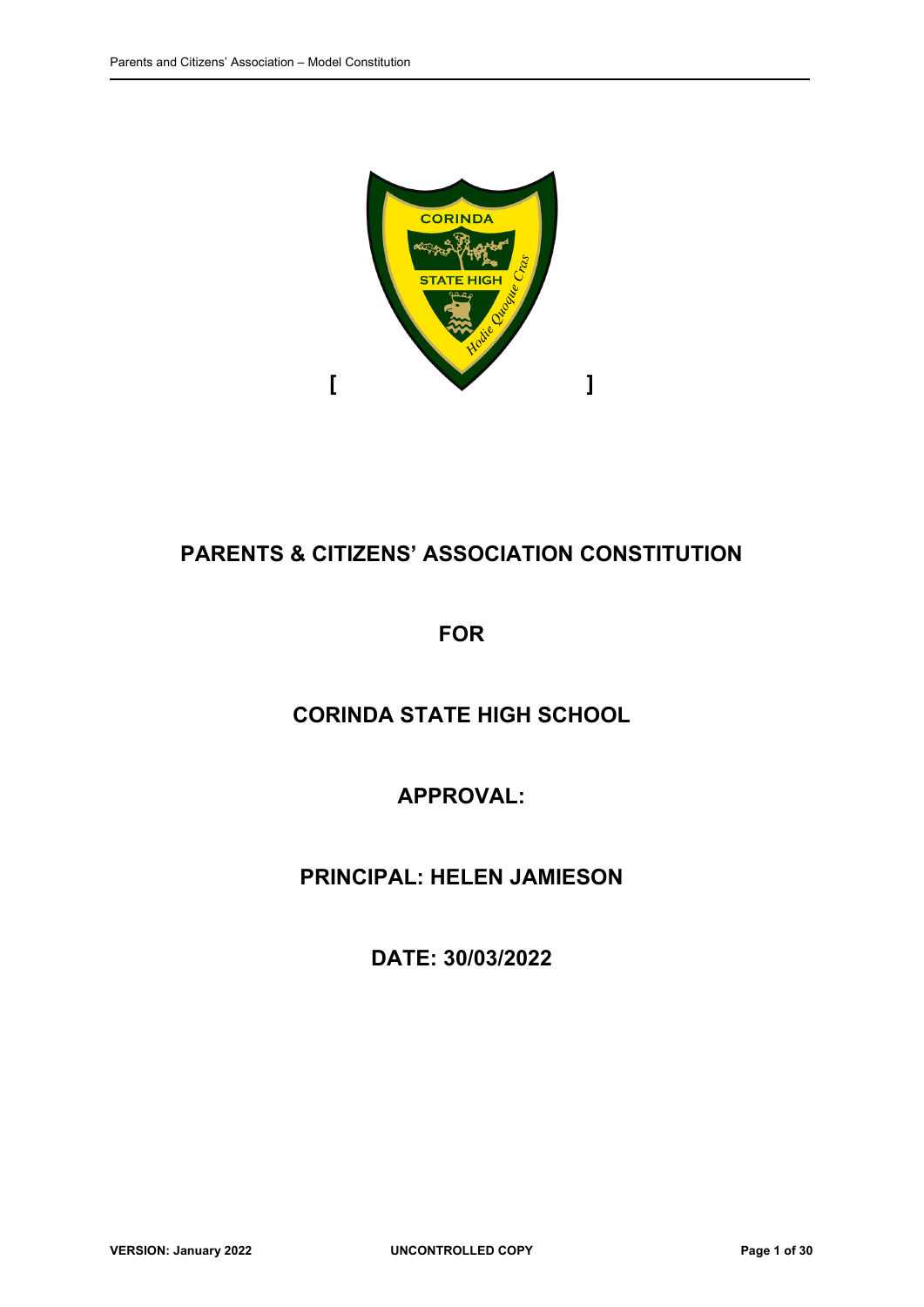## **TABLE OF CONTENTS**

| $\sim$ 3<br>1.<br>Part II – Functions and Powers 1994 and 200 million and 200 million and 200 million and 200 million and 200 million and 200 million and 200 million and 200 million and 200 million and 200 million and 200 million and 200 mi<br>2<br>3<br>4 |  |  |  |  |  |
|-----------------------------------------------------------------------------------------------------------------------------------------------------------------------------------------------------------------------------------------------------------------|--|--|--|--|--|
|                                                                                                                                                                                                                                                                 |  |  |  |  |  |
|                                                                                                                                                                                                                                                                 |  |  |  |  |  |
|                                                                                                                                                                                                                                                                 |  |  |  |  |  |
|                                                                                                                                                                                                                                                                 |  |  |  |  |  |
|                                                                                                                                                                                                                                                                 |  |  |  |  |  |
|                                                                                                                                                                                                                                                                 |  |  |  |  |  |
| 5                                                                                                                                                                                                                                                               |  |  |  |  |  |
| 6                                                                                                                                                                                                                                                               |  |  |  |  |  |
| 5<br>7                                                                                                                                                                                                                                                          |  |  |  |  |  |
| 8                                                                                                                                                                                                                                                               |  |  |  |  |  |
| 9                                                                                                                                                                                                                                                               |  |  |  |  |  |
| 10                                                                                                                                                                                                                                                              |  |  |  |  |  |
| CONSENT OF THE DIRECTOR-GENERAL FOR CERTAIN ACTIVITIES __________________________ 8<br>11                                                                                                                                                                       |  |  |  |  |  |
| 12                                                                                                                                                                                                                                                              |  |  |  |  |  |
| 13                                                                                                                                                                                                                                                              |  |  |  |  |  |
| Part III - Members, Officers and Bodies 30 and 200 million 30 and 30 million 30 million 30 million 30 million                                                                                                                                                   |  |  |  |  |  |
| 14                                                                                                                                                                                                                                                              |  |  |  |  |  |
| 15                                                                                                                                                                                                                                                              |  |  |  |  |  |
| 16                                                                                                                                                                                                                                                              |  |  |  |  |  |
| 14<br>17                                                                                                                                                                                                                                                        |  |  |  |  |  |
| 18                                                                                                                                                                                                                                                              |  |  |  |  |  |
| 19                                                                                                                                                                                                                                                              |  |  |  |  |  |
| REMOVAL OF MEMBERS AND OFFICERS OF AN ASSOCIATION _______________________ 16<br>20                                                                                                                                                                              |  |  |  |  |  |
|                                                                                                                                                                                                                                                                 |  |  |  |  |  |
| 21                                                                                                                                                                                                                                                              |  |  |  |  |  |
| $22 \,$<br>21                                                                                                                                                                                                                                                   |  |  |  |  |  |
| Part V - Finance, Audit and Records<br>22                                                                                                                                                                                                                       |  |  |  |  |  |
| 23                                                                                                                                                                                                                                                              |  |  |  |  |  |
| 24<br>24                                                                                                                                                                                                                                                        |  |  |  |  |  |
| 25                                                                                                                                                                                                                                                              |  |  |  |  |  |
| 26                                                                                                                                                                                                                                                              |  |  |  |  |  |
| 27                                                                                                                                                                                                                                                              |  |  |  |  |  |
| Part VI - Adoption and Amendment of Constitution ________________________________ 26                                                                                                                                                                            |  |  |  |  |  |
| 28                                                                                                                                                                                                                                                              |  |  |  |  |  |
| 29                                                                                                                                                                                                                                                              |  |  |  |  |  |
|                                                                                                                                                                                                                                                                 |  |  |  |  |  |
| DISSOLUTION 27<br>30                                                                                                                                                                                                                                            |  |  |  |  |  |
| SCHEDULE 1- P&C ASSOCIATION MEMBERSHIP REGISTER ________________________________                                                                                                                                                                                |  |  |  |  |  |
| SCHEDULE 2 - CODE OF CONDUCT FOR P&C ASSOCIATION __________________                                                                                                                                                                                             |  |  |  |  |  |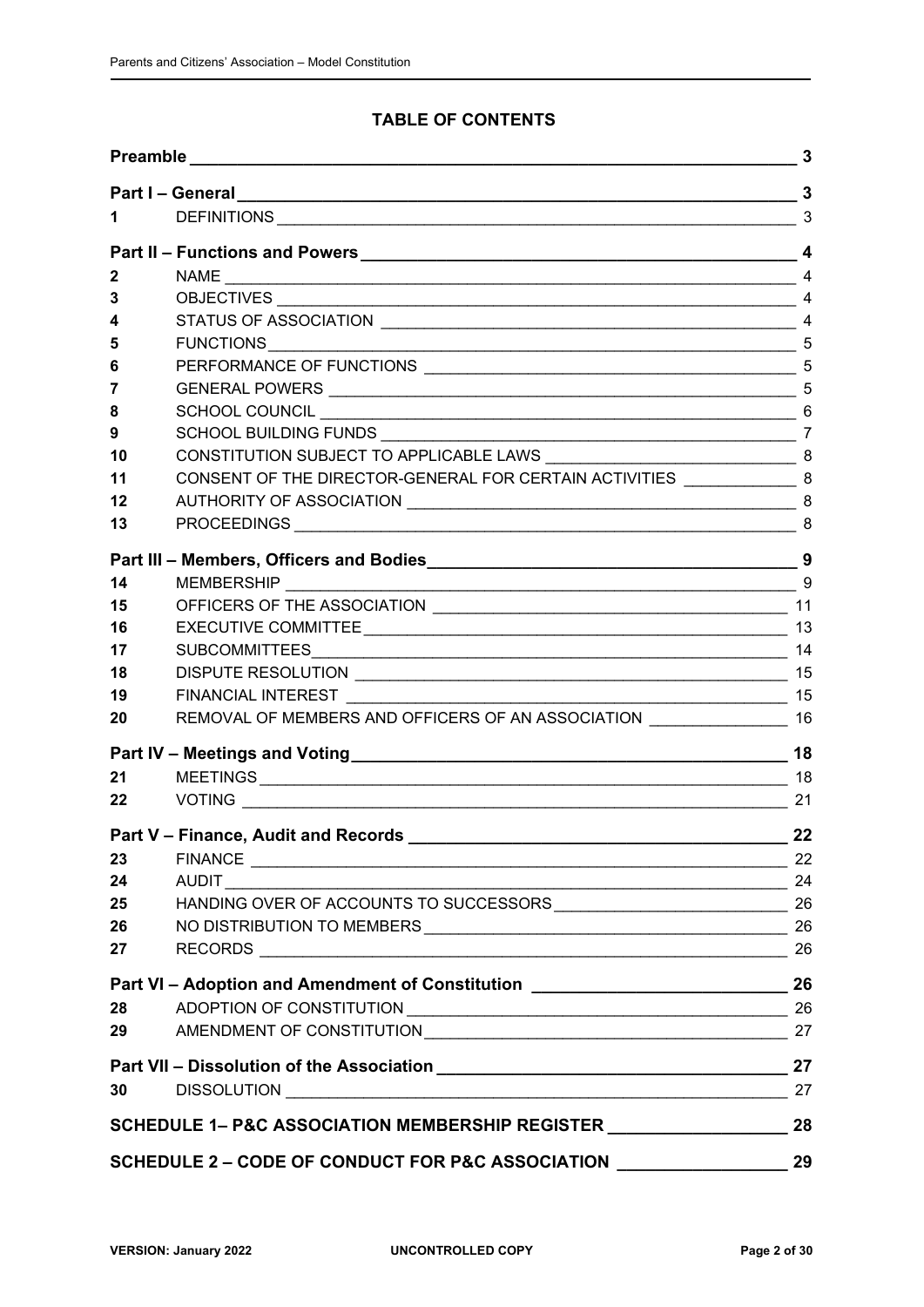[Corinda State High Schooll Parents and Citizens' Association Constitution – adopted [30/03/2022]

# **Preamble**

The *Education (General Provisions) Act 2006 (Qld)* (the Act) states that all Parents & Citizens' Associations must have a constitution and that such constitutions will have no effect unless approved by the Director-General (or delegate) of the Department of Education (the Department). Under section 38(3) of the *Education (General Provisions) Regulation 2017 (Qld)* (the Regulation), the Director-General of the Department may prepare a model constitution for P&C Associations. This model constitution (the Constitution) has been prepared under that section and will replace your current constitution.

# **Part I – General**

## **1 DEFINITIONS**

In this Constitution, unless the context otherwise requires and subject to the provisions of the Act:

**"Accounting Manual"** means the latest version of the document titled "P&C Accounting Manual" that is published by the Department as amended from time to time.

**"Act"** means the *Education (General Provisions) Act 2006* as amended from time to time.

**"Association"** means the [name of School] Parents and Citizens' Association.

**"Constitution"** means this model constitution and all schedules thereto.

**"Department"** means the Department of Education or the State Government Department responsible for administration of the Act.

**"Director-General"** means the Director-General of the Department or such other person as may from time to time hold the position as chief executive of the Department and includes, where context permits, an appropriately qualified officer of the Department to whom the chief executive's functions under the Act have been delegated in accordance with section 432 of the Act.

**"Executive Committee"** means the executive committee of the Association as referred to in clause 16.1.

**"Gazette"** means the Queensland Government Gazette https://www.forgov.qld.gov.au/publishgazette

 **"Minister"** means the Minister responsible for administering the Act and includes, where context permits, an appropriately qualified person to whom the Minister's functions under the Act have been delegated in accordance with section 431 of the Act.

**"Officers"** mean the officers of the Association as elected in accordance with clause 15.1.1.

**"P&C Association"** means a parents and citizens' association established under Chapter 7 of the Act.

**"Parent"** of a child has the meaning given in section 10 of the Act.

**"Principal"** means the Principal of the School for which the Association is formed.

**"Principal's supervisor"** means, in relation to the Principal of a School, the officer employed in the Department who holds the position of the Principal's supervisor.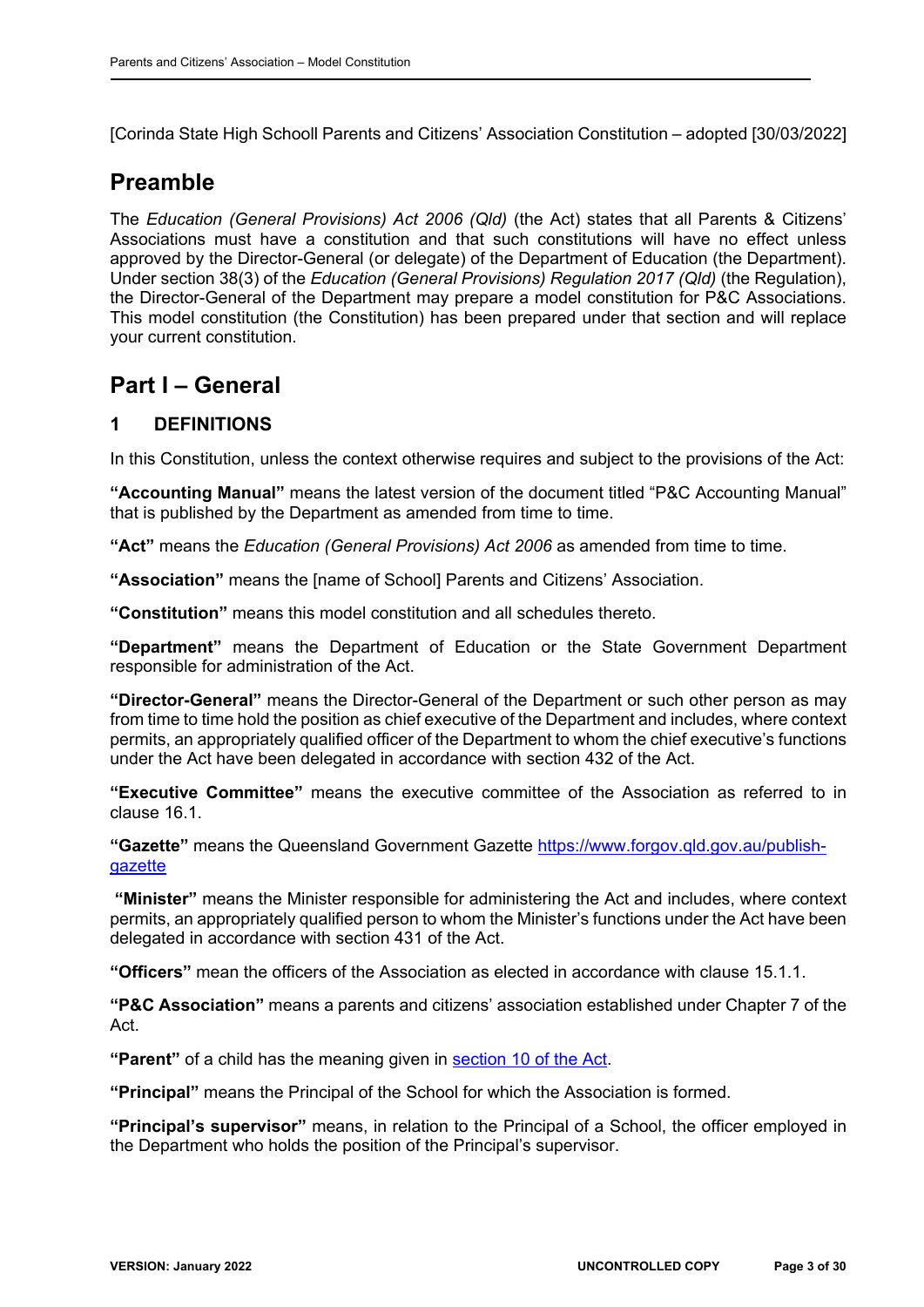**"Regulation"** means the *Education (General Provisions) Regulation 2017* (Qld) as amended from time to time.

**"Relevant Agreement"** means an agreement benefiting persons who receive educational instruction at the School.

**"Responsible Person"** means, for the purpose of establishing and maintaining a school building fund, a person who has a degree of responsibility to the general community including, for example a person who:

performs a significant public function

- a) is a member of a professional body having a code of ethics or rules of conduct
- b) is officially charged with spiritual functions by a religious institution
- c) is a director of a company whose shares are listed on the Australian Stock Exchange
- d) has received formal recognition from government for services to the community, or
- e) an office holder of a community organisation (for example, the President of a P&C Association.

**"SBFA Act"** means the *Statutory Bodies Financial Arrangements Act 1982 (Qld).*

**"School"** means the [Corinda State High School], being the State instructional institution, as defined in the Act, for which the Association has been formed.

**"School Council"** for a School, means the school council established for the School under the Act.

# **Part II – Functions and Powers**

## **2 NAME**

The name of the association is the [Corinda State High School] Parents and Citizens' Association (the Association).

## **3 OBJECTIVES**

The objectives of the Association are to work in productive partnership with the principal and school community to promote the interests of the school, facilitate its development and further improvement, and to achieve the best possible outcomes for students.

## **4 STATUS OF ASSOCIATION**

- 4.1 The Association is an unincorporated association established under Chapter 7 of the Act.
- 4.2 Section 133 of the Act provides that the Association is a statutory body under the *Statutory Bodies Financial Arrangement Act 1982 (Qld)* (SBFA Act) and the Association's powers under the Act are affected by Part 2B of the SBFA Act.
- 4.3 The Association is considered to be a non-profit entity by the Australian Taxation Office (ATO) and is income tax exempt, when the association complies with P&C 'model constitution' requirements.
- 4.4 The Association is sanctioned under the *Collections Act 1966 (Qld)* to conduct fundraising activities that align with their objective of school improvement, but cannot be registered as a charity with the Australian Charities and Not-for-profits Commission (ACNC).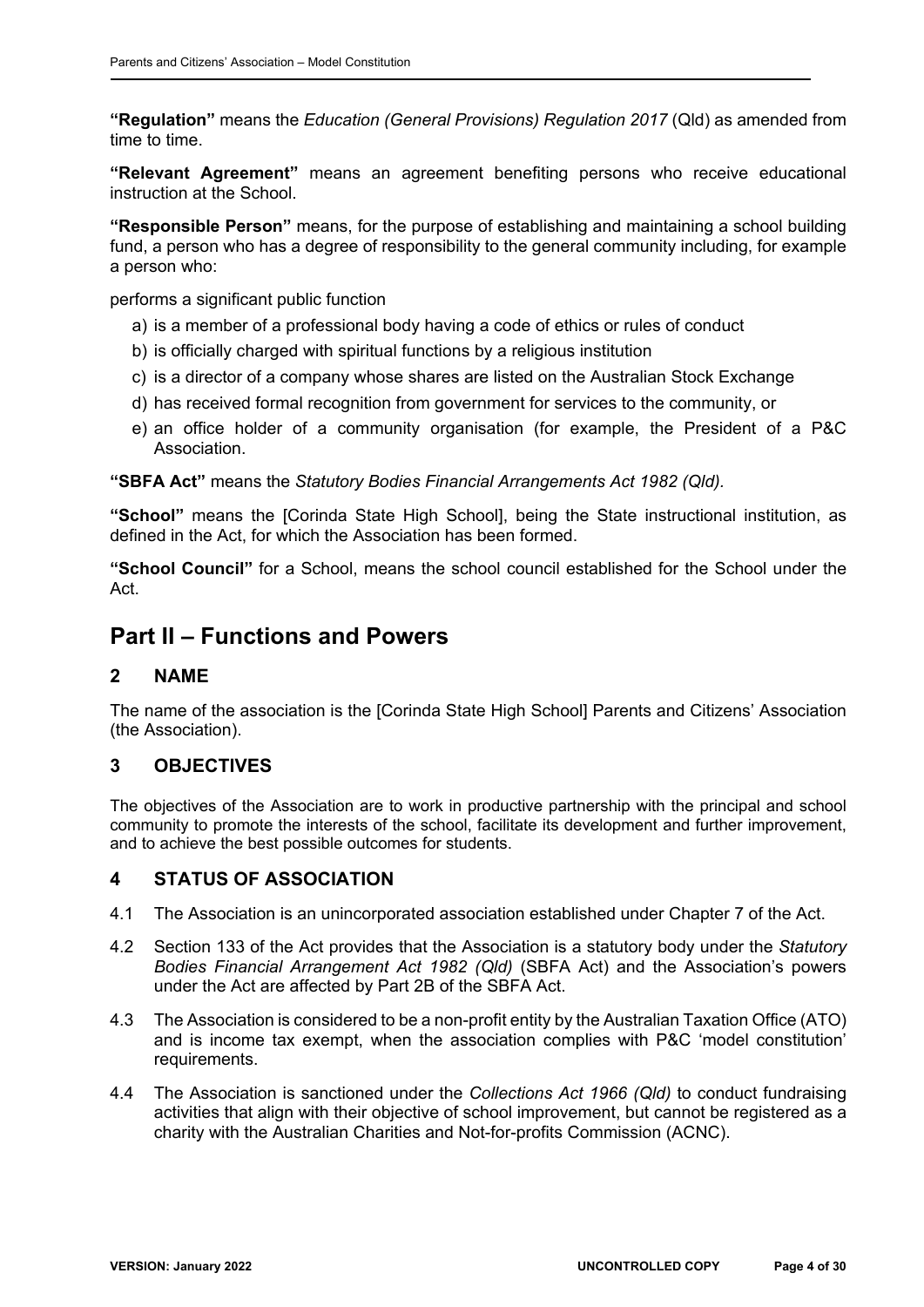# **5 FUNCTIONS**

In pursuit of the Association's objectives, the functions of the Association are to:

- 5.1 foster community interest in educational matters
- 5.2 try to bring about closer co-operation between the Parents of children attending the School and other members of the community, staff members of the School and students of the **School**
- 5.3 if asked by the principal, or of its own volition, give advice and recommendations to the principal about:
	- a) issues relating to persons who receive educational instruction at the School
	- b) the general operations and management of the School
- 5.4 give, or assist in the giving of, financial or other resources or services for the benefit of persons who receive educational instruction at the School
- 5.5 perform any other functions, not inconsistent with the Act, as the Minister may decide.

## **6 PERFORMANCE OF FUNCTIONS**

- 6.1 In the performance of its functions, the Association must comply with the Act and any written directions the Minister may give the Association about:
	- a) complying with Departmental policies that apply to the Association, or
	- b) any matter relevant to the performance of the Association's functions.

## **7 GENERAL POWERS**

- 7.1 The Association has the powers conferred on it by, or derived by it from, the Act, the Regulation, the SBFA Act and any other legislation (including subordinate legislation) relevant to Parents & Citizens' Associations including the powers listed in this clause.
- 7.2 The Association may establish subcommittees in accordance with clause 17.
- 7.3 The Association may conduct at the premises of the School a tuckshop or other amenity if the Association reasonably believes the tuckshop or amenity is likely to:
	- a) help staff members of the School in their professional duties, or
	- b) help students of the School in their studies.
- 7.4 The Association may employ such persons as considered necessary for the purposes of the Association, subject to relevant laws, industrial awards and employment agreements.
- 7.5 The Association may enter into Relevant Agreements provided that:
	- a) where the Association alone proposes to enter into the Relevant Agreement, it has the written approval of the Principal generally for the type of Relevant Agreement or for the particular Relevant Agreement
	- b) the Association deals with any money it receives under the Relevant Agreement as the Principal may direct or, otherwise, as the Association believes appropriate, consistent with its objectives, and
	- c) the Relevant Agreement contains any conditions required by the Principal by notice given to the Association or published in the Gazette.
- 7.6 Where an Association makes a resolution to enter into a Relevant Agreement, the Association's President may sign the agreement.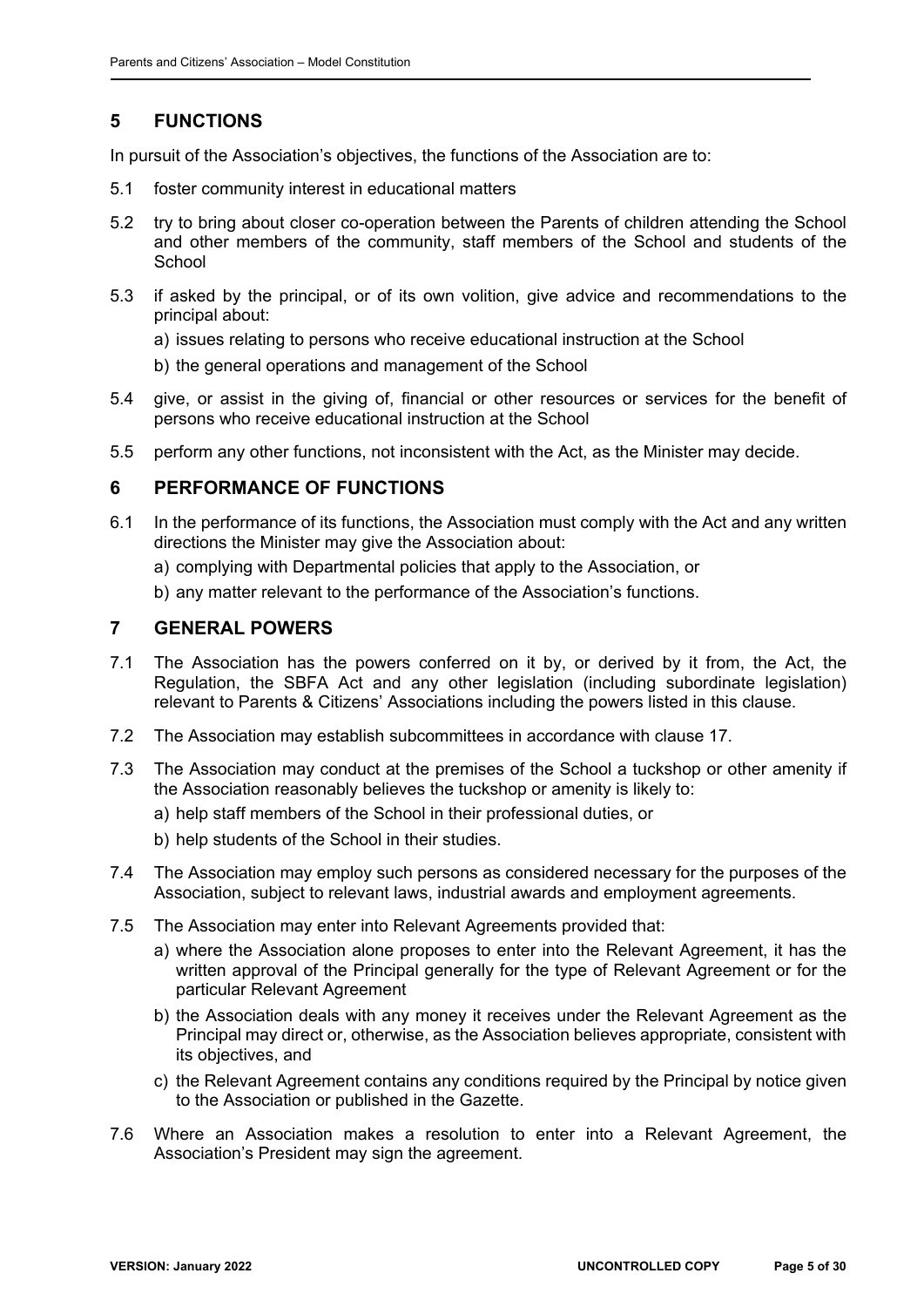- 7.7 The Association may commence proceedings in the name of the Association in accordance with clause 13.
- 7.8 Subject to and in accordance with the SBFA Act, the Association may:
	- a) borrow money
	- b) invest money
	- c) operate a deposit and withdrawal account with a financial institution
	- d) establish a school building fund in accordance with clause 9 of this Constitution, and
	- e) enter into certain other transactions or arrangements in accordance with the SBFA Act, subject to any necessary approvals being obtained as required under the SBFA Act.

## **8 SCHOOL COUNCIL**

- 8.1 If a School Council exists at the School, the Association's President is an official member of the School Council.
- 8.2 As an official member, the Association's President is not eligible to be an elected member or appointed member of the School Council.
- 8.3 An Association's President may appoint another Association member (the **alternative association member**) to attend meetings of the School Council in place of the Association President, when the Association President cannot attend meetings.
- 8.4 The Association's President must give notice to the School Council's chairperson about the appointment of an alternative association member, in accordance with the School Council's constitution.
- 8.5 The alternative association member may exercise the rights and duties of the Association's President at the School Council meeting provided that, if the Association's President is the chairperson of the School Council, the alternative association member may not preside at the School Council meeting, unless the alternative association member is chosen to preside by the School Council members.
- 8.6 An elected member or appointed member of the School Council is ineligible for appointment by the Association President as the alternative association member.
- 8.7 With regard to the School Council, the Association must approve the draft School Council constitution in accordance with sections 109(4) and 109(6) of the Act.
- 8.8 Where a School Council for the School exists, the elected Parent members of the School Council must be elected under this Constitution as follows:
	- a) prior to holding a meeting for the purpose of electing Parent members, the Association must ascertain from the Principal the number of Parent members to be elected to the School Council
	- b) any two members of the Association (the Nominating Members) may nominate a Parent of a child attending the school (the Candidate) to be an elected parent member of the School Council
	- c) the nomination may be made:
		- i) in person, by the Nominating Members, at the relevant meeting, or
		- ii) if the Candidate cannot be present at the relevant meeting, by giving the Secretary, before the relevant meeting, a nomination in writing signed by the Nominating Members and the Candidate
	- d) if there is only one nomination for a position, the Candidate who receives the votes of a majority of the members present at the meeting will be an elected to the position, and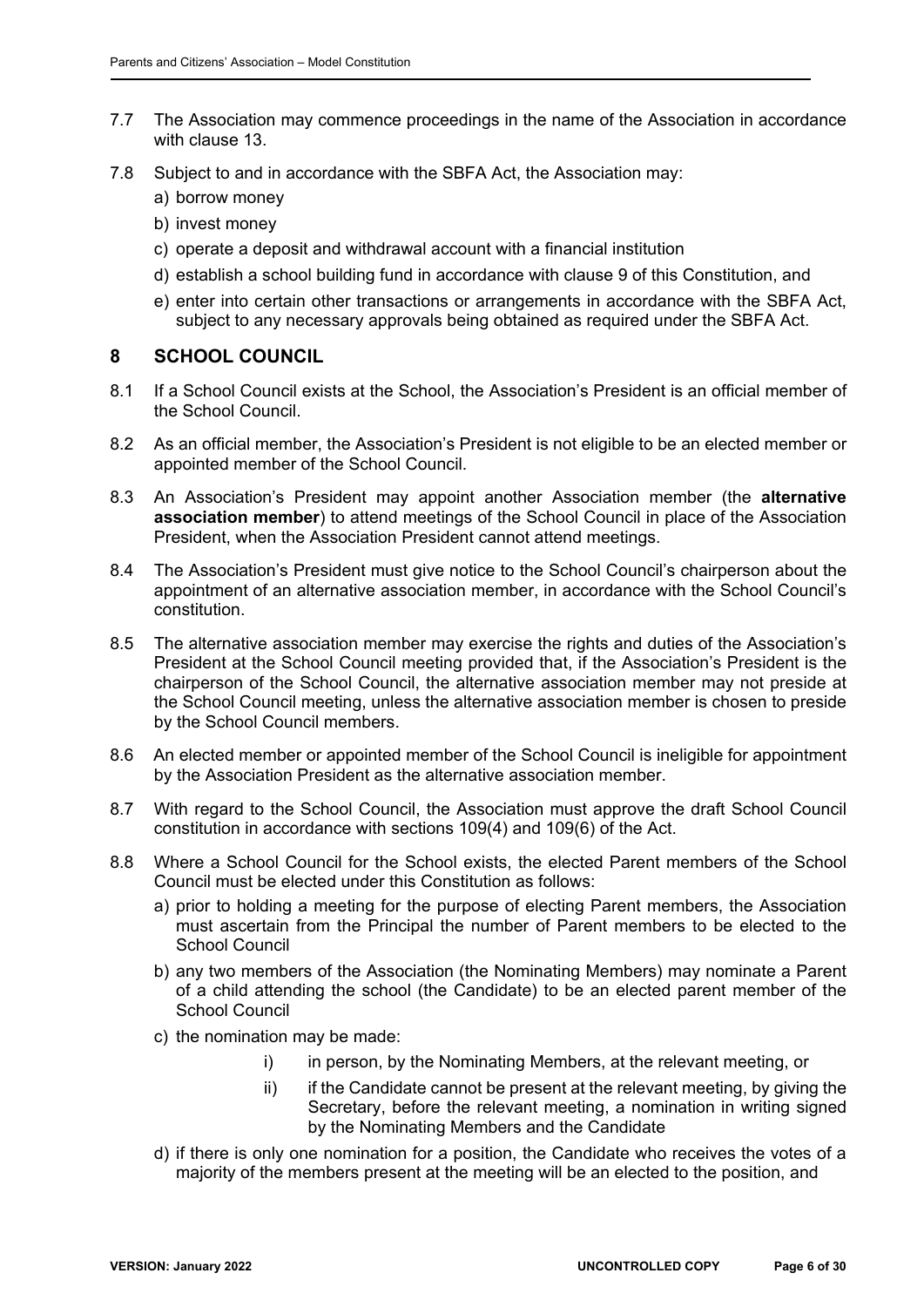e) if there is more than one nomination for a position, the Candidate who receives the most votes of the members present at the meeting will be elected to the position.

## **9 SCHOOL BUILDING FUNDS**

- 9.1 The Association may establish, maintain and operate a school building fund provided that:
	- a) the school building fund is consistent with achieving the Association's objectives and performing the Association's functions
	- b) the Association passes a resolution to establish, maintain and operate a school building fund by a majority of the votes of the members present at a duly constituted meeting, and
	- c) the Association complies with the following rules set out in clause 9.2 to 9.14 of this Constitution.
- 9.2 The Association may apply for endorsement as a deductible gift recipient under Subdivision 30-BA of the *Income Tax Assessment Act 1997 (Cth)* (or as amended from time to time or under any legislative provision enacted in substitution for those provisions) for the operation of a school building fund.
- 9.3 The public must be invited to contribute gifts of money or property to the school building fund.
- 9.4 The Association must maintain a gift fund for the principal purposes of the school building. To avoid any doubt, the gift fund forms part of the school building fund. A separate bank account can be the 'gift fund'.
- 9.5 The Association must credit monetary gifts, interest earned, deductible contributions and proceeds of sale of gifted property to the gift fund. For example, interest earned on the gift fund bank account must be credited back to that gift fund bank account.
- 9.6 The Association must not credit money or property other than gifts into the gift fund.
- 9.7 The school building fund must be controlled by a subcommittee of the Association, the majority of whom must be Responsible Persons such that the school building fund satisfies the requirements to be a public fund.
- 9.8 The Association must use the school building fund solely for the acquisition, construction or maintenance of a building used, or to be used, as a school or college by the School.
- 9.9 The Association may use the money in the school building fund to pay for the reasonable costs of managing the school building fund. Examples of costs include bank fees and charges, stationery costs and accounting and audit fees relating directly to the school building fund.
- 9.10 The Association must not distribute directly or indirectly any portion of the school building fund or its income to its members or their associates.
- 9.11 If the Association issues a receipt for a gift to the school building fund, the Association must ensure that the receipt states:
	- a) the name of the school building fund
	- b) the Australian Business Number of the Association
	- c) the fact that the receipt is for a gift
	- d) the amount of gifts of money
	- e) a description of any gifts of property, and
	- f) the date of the gift.
- 9.12 The Australian Taxation Office must be notified of any changes made to this Constitution that affect the school building fund's rules or dissolution or winding up provisions.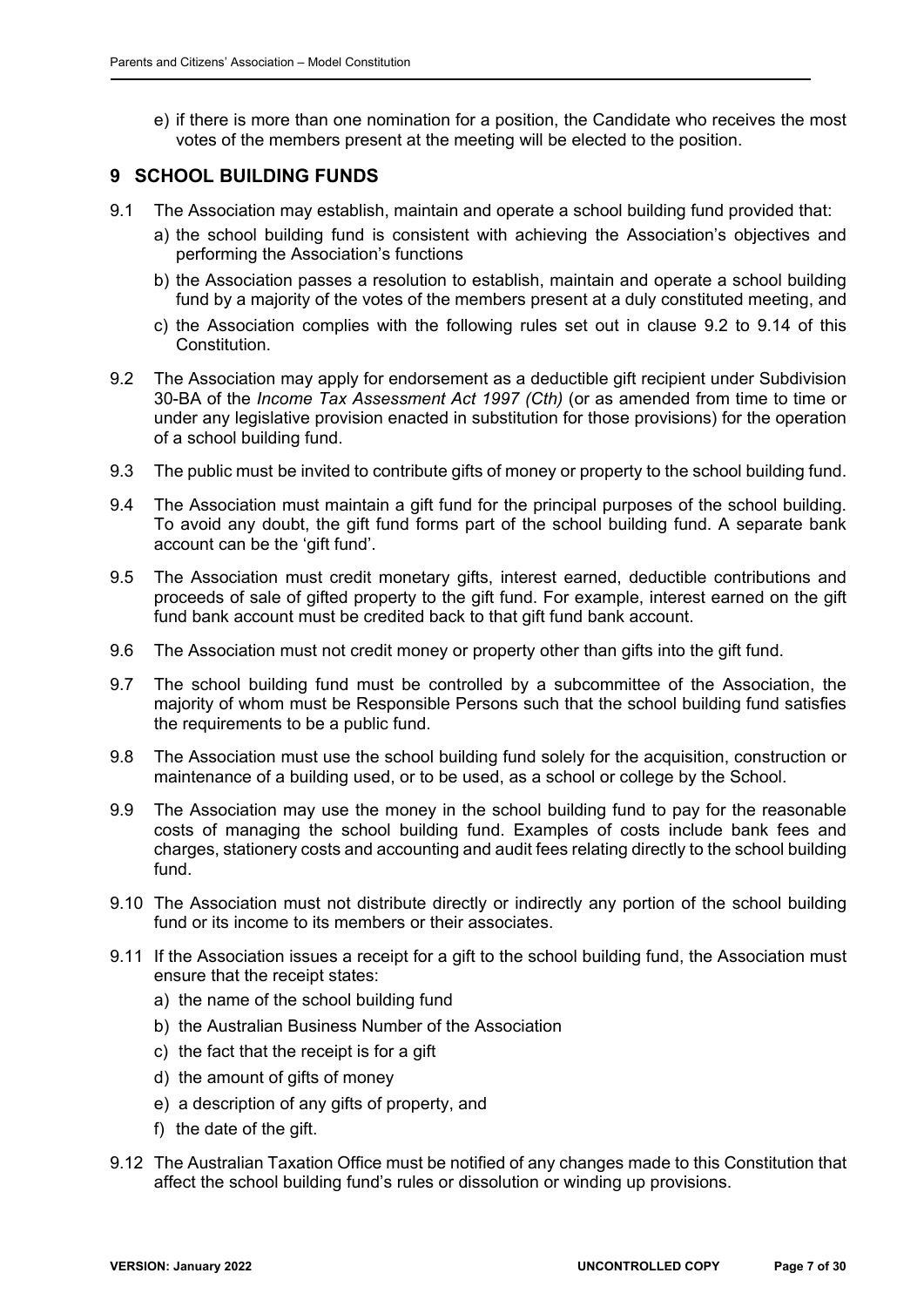- 9.13 The Australian Taxation Office must be notified at the first occurrence of:
	- a) the winding up of the school building fund
	- b) the dissolution of the Association, or
	- c) dissolution of the gift fund.
- 9.14 On the winding up of the school building fund or dissolution of the gift fund, or if the endorsement of the Association as a deductible gift recipient of the school building fund is revoked by the Australian Taxation Office, any surplus assets of the school building fund, including contents of the gift fund, must be transferred to the school building fund of another P&C Association to which tax deductible gifts can be made under Subdivision 30-15 of the *Income Tax Assessment Act 1997 (Cth)*.

## **10 CONSTITUTION SUBJECT TO APPLICABLE LAWS**

This Constitution (including the powers of the Association referred to in it) is subject to, and must be read in conjunction with, all applicable laws, including:

- a) the Act and Regulation
- b) the SBFA Act
- c) the *Auditor-General Act 2009 (Qld).*

## **11 CONSENT OF THE DIRECTOR-GENERAL FOR CERTAIN ACTIVITIES**

If the object of an activity of the Association is, or includes, one or more of the following matters, the consent of the Director-General must be obtained before the activity is carried out:

- a) the construction of improvements to the premises of the School
- b) the addition of a fixture to the premises of the School
- c) the purchase of furniture for the School.

## **12 AUTHORITY OF ASSOCIATION**

The Association may, without derogating from the authority of the Principal in the Principal's capacity as the person in charge of the School, exercise the authority in relation to the School that is consistent with the functions of the Association, **provided that** the Association must not exercise any authority over the staff, or over the control or management, of the School.

## **13 PROCEEDINGS**

- 13.1 Subject to clause 13.2, a proceeding may be started and conducted in the name of the Association by:
	- a) the Association's President, or
	- b) another member of the Association appointed in writing for that purpose by the President.
- 13.2 The Association must obtain the Minister's approval before starting any proceeding.
- 13.3 A document starting proceedings against the Association (including for example, a notice of claim under the *Personal Injuries Proceedings Act 2002*) and any other document relevant to the proceeding must be served on a member of the Association's Executive Committee.
- 13.4 As soon as practicable after being served with a document, the person served with the document must give the Director-General a copy of the document.
- 13.5 The Minister may give the Association a written direction about a proceeding started by or against the Association under this clause and the Association must comply with the direction.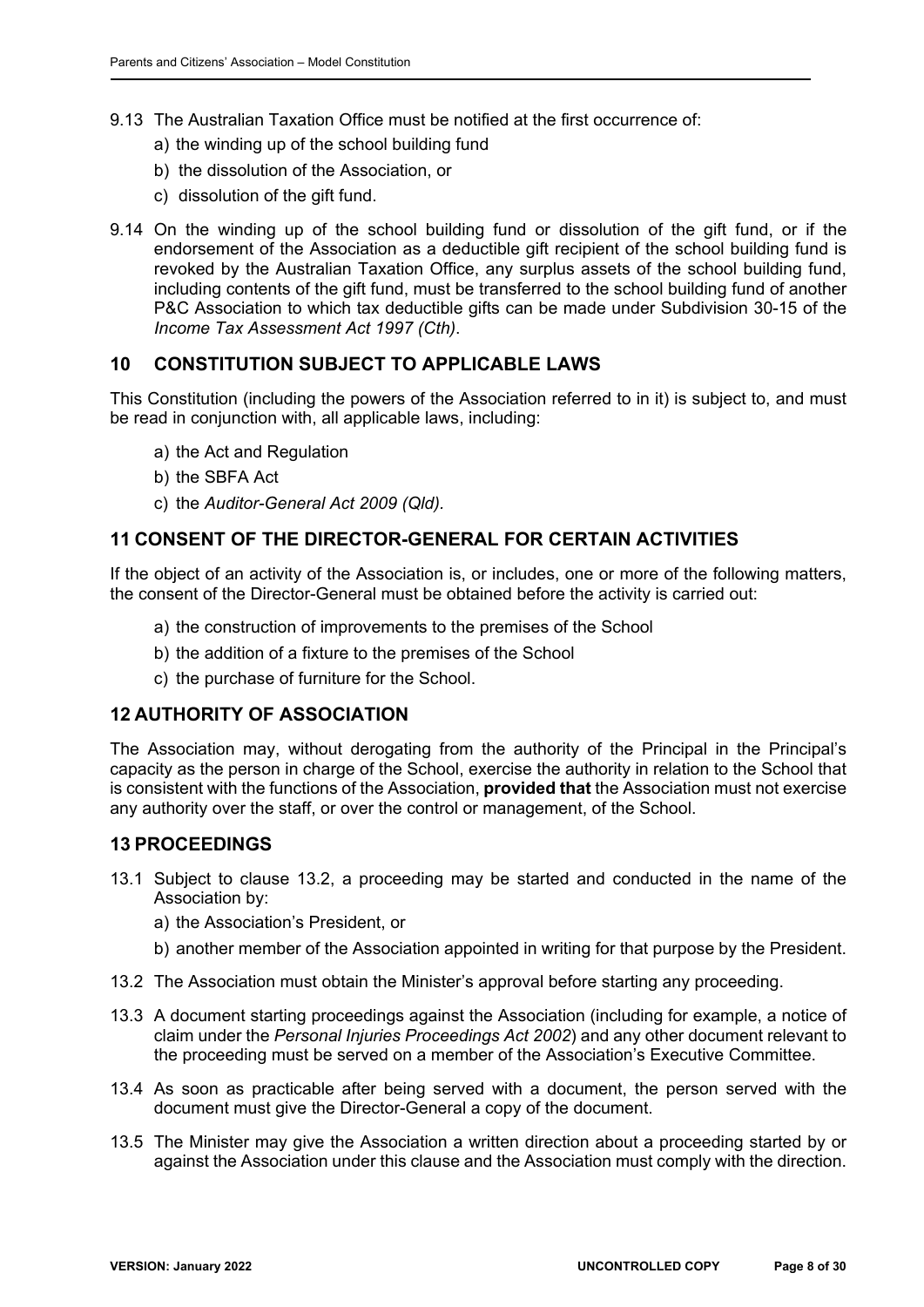# **Part III – Members, Officers and Bodies**

# **14 MEMBERSHIP**

- 14.1 Eligibility
	- 14.1.1 The following persons are eligible to be members of the Association:
		- a) a Parent of a child attending the School
		- b) a staff member of the School, or
		- c) an adult who is interested in the school's welfare
- 14.2 The Principal/Acting Principal of the School is automatically a member of the Association.
	- 14.2.1 An employee of the Association is eligible to be a member of the Association.

## 14.3 **Membership of the Association**

- 14.3.1 A person must apply for membership of the Association by completing and submitting, personally, by post or email an application for membership to the Association in the form of the example at Schedule 3.
- 14.3.2 The Association requires a person who applies for membership of the Association and who is an adult who is not either the Parent of a child attending the School or a staff member of the School, to hold a current and valid Blue Card (or exemption) and to provide the current Blue Card number in the application for membership.
- 14.3.3 Membership of the Association is renewable each year at the annual general meeting of the Association. A member who wishes to reapply for membership must complete and submit personally, by post or email, a new application for membership to the Association in the form of the example at Schedule 3 prior to or at, the annual general meeting.
- 14.3.4 Persons applying for membership at an annual general meeting of the Association need not be present at the annual general meeting to have their application considered.
- 14.3.5 Persons applying for membership at a general meeting need not be present at the meeting of the Association at which their application is considered.
- 14.3.6 A person who applies for membership of the Association is taken to be a member if membership is not refused by the Association within two months after the person applies for membership.

## 14.4 **Refusal of Membership**

- 14.4.1 The Association may refuse an application for membership in accordance with this clause 14.4.
- 14.4.2 A person is refused membership of the Association if the Association gives the person notice of the refusal **and** the reasons for the refusal within two months after the person applies for membership.
- 14.4.3 However, membership is not refused if the person receives notice of the association's refusal of the application but does not receive notice of the reasons for the refusal within two months after the person applies for membership.

## 14.5 **Consideration of grounds for refusal by Association**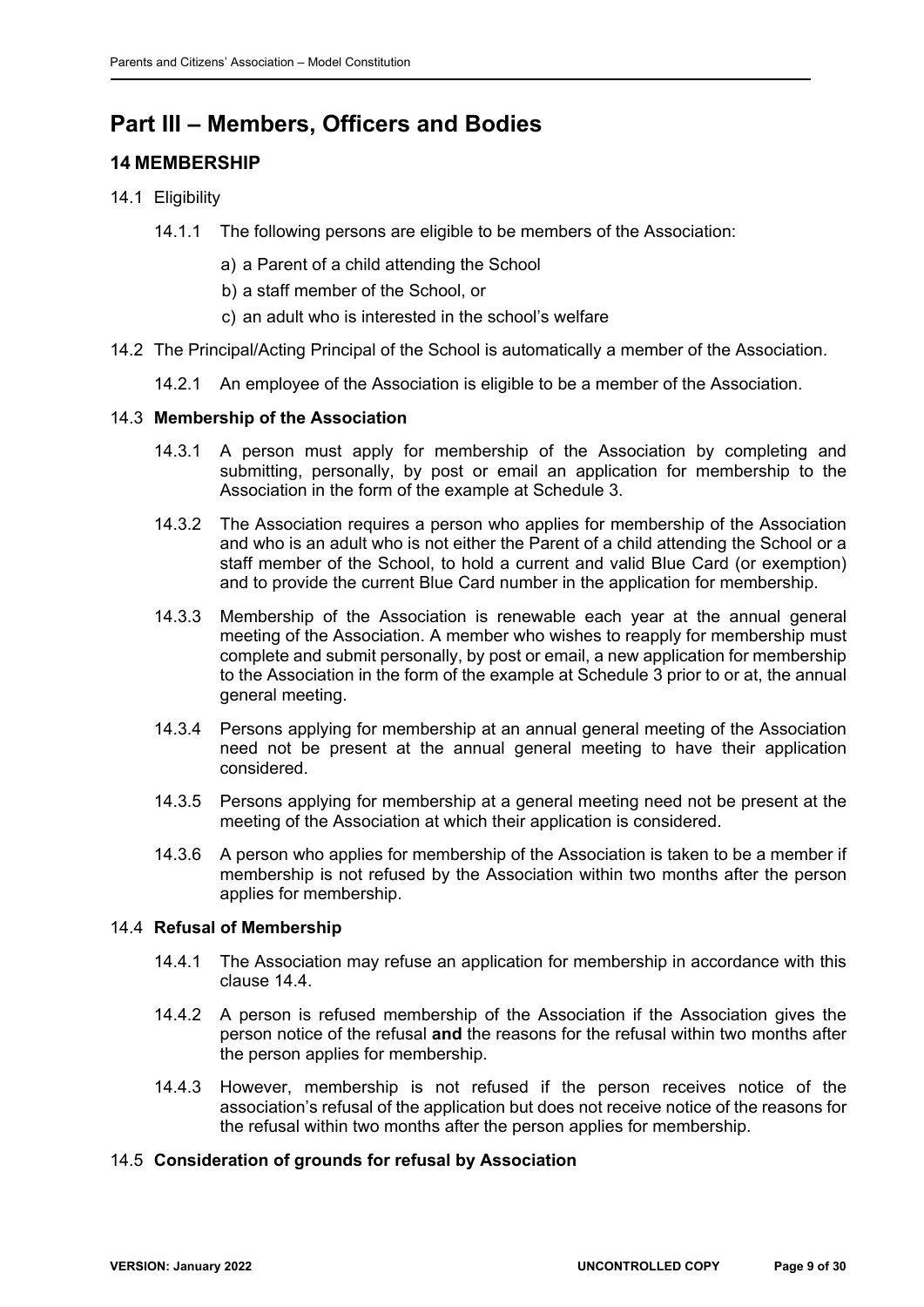- 14.5.1 The Association must determine (by secret ballot) by a majority vote of members present at a meeting of the Association, whether a ground exists to refuse a person's application for membership. For example, it may be a ground for refusal of membership of a person, if the person has, at the time of application for membership, committed any act or done anything which, if the person was already a member of the Association, would be grounds for removal under clause 20.3.
- 14.5.2 If the Association considers a ground exists to refuse a person's membership, the Association must give the person written notice stating:
	- a) the action the Association proposes to take under this clause
	- b) the grounds for the proposed action;
	- c) an outline of the facts and circumstances forming the basis for the grounds; and
	- d) an invitation for the person to show, within a stated time of at least 14 days, why the proposed action should not be taken.

#### 14.6 **Consideration of submissions from refused person**

- 14.6.1 The Association must consider all written representations made to it within the stated time at a general meeting or special meeting and determine by a majority of votes of members present (by secret ballot) whether a ground to refuse membership of the person still exists.
- 14.6.2 If the Association still considers that a ground exists, the Association must notify the person of the Association's decision to refuse membership of the person by written notice to the person within 14 days after the Association makes its decision. If the decision was made to refuse membership, the notice must state:
	- a) the reasons for the decision
	- b) the date on which the Association's decision to refuse membership of the person takes effect
	- c) that the person may make a submission to the Minister for a review of the decision
	- d) the Minister's name and address, and
	- e) the way in which the submission may be made.
- 14.6.3 A person who is refused membership of an Association may make a submission for a review of the decision to the Minister, which must:
	- a) be in writing
	- b) include an address in Australia to which notices for the person who is refused membership may be sent
	- c) state fully the grounds for the submission and the facts relied on
	- d) include a copy of the notice of refusal of membership, and
	- e) be given to the Minister within 14 days of the notice of refusal of membership being given to the person, or, if the Minister allows a later time for the giving of the submission, the later time.
- 14.6.4 A person who is dissatisfied with the review decision may also apply, as provided under the Queensland Civil and Administrative Tribunal (QCAT) Act for a review of the decision to refuse membership, as if the person had been a member of the Association and been removed from the Association.

#### 14.7 **Register of Members**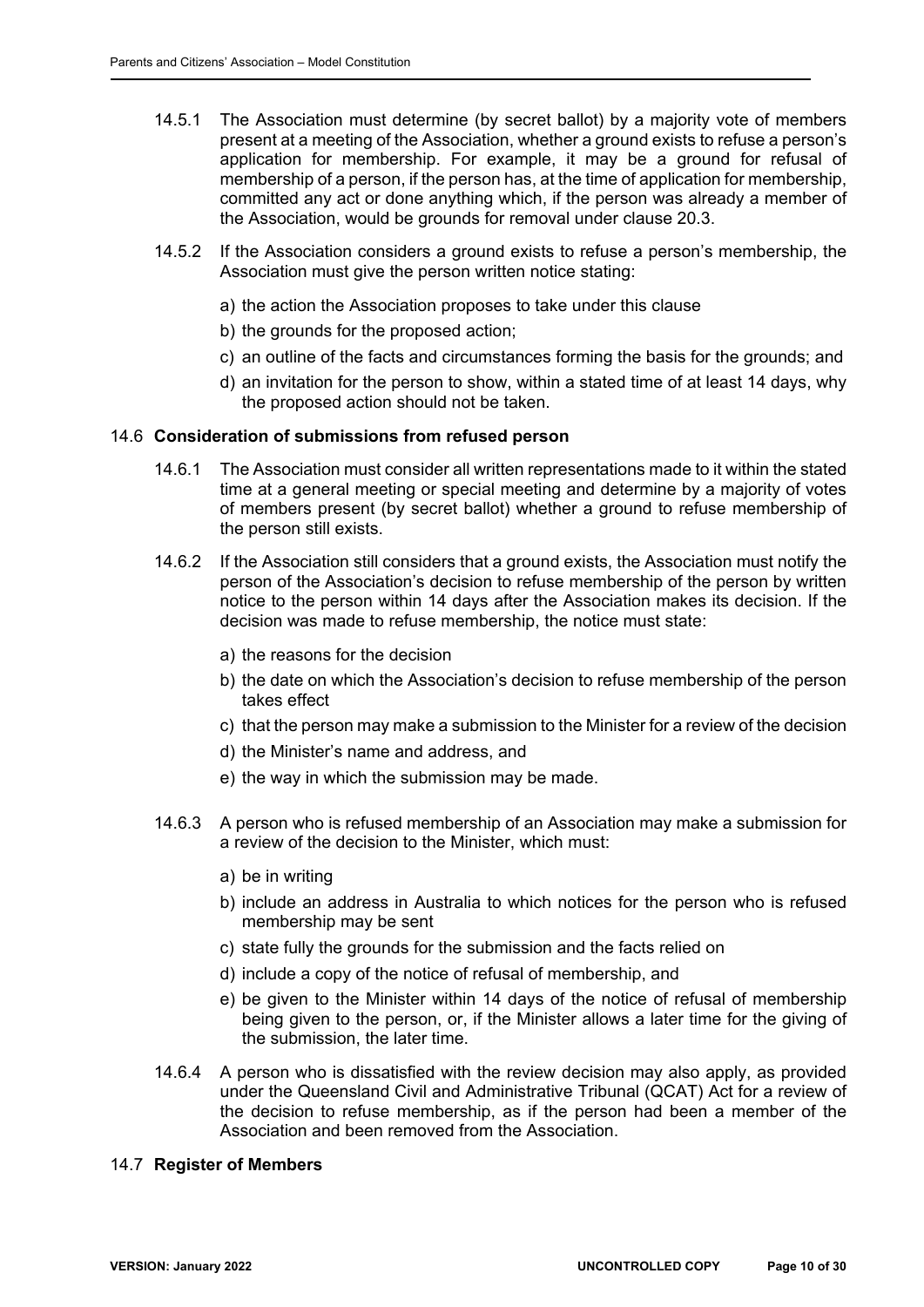- 14.7.1 The Association must establish and maintain a register of members of the Association (Schedule 1) which must contain the following information:
	- a) each member's name and postal address or email address
	- b) the date each member of the Association became a member
	- c) for a person who ceases to be a member of the Association, the date the person ceased to be a member
	- d) for a person who is not a Parent of a student attending the School or a staff member of the school or institution established under section 14 of the Act, a current and valid Blue Card number, and
	- e) for honorary life members of the Association, the date honorary life membership was awarded and the basis for the award.
- 14.7.2 The register of members should be available at each meeting of the Association.

#### 14.8 **Membership Fees**

Members of the Association are not required to pay a membership fee.

### 14.9 **Resignation of Members**

A member may resign from the Association at any time by giving notice in writing to the Secretary of the Association. The notice of resignation takes effect when the notice is given or, if a later time is stated in the notice, the later time.

#### 14.10 **Award of Honorary Life Membership**

- 14.10.1 An Association, other than an interim P&C Association, may decide to award a person who is or was a member of the Association honorary life membership of the Association only on the basis that person has given long and meritorious service to the Association.
- 14.10.2 Honorary life membership may be proposed by any member of the Association in confidence through the Executive Committee or as otherwise determined by the Association at an annual general meeting.
- 14.10.3 The decision to award a person honorary life membership must be made by a twothird majority vote of the members present at an annual general meeting of the Association.
- 14.10.4 A person who is the subject of a proposed resolution to award the person honorary life membership must not:
	- a) be present during discussions about the proposal, or voting on it, at a meeting of the Association
	- b) vote on the proposal.

#### **15 OFFICERS OF THE ASSOCIATION**

#### 15.1 **Officers and Eligibility to Hold Office**

- 15.1.1 Subject to clauses 15.1.3, 15.1.4 and 15.3 below, at each annual general meeting of the Association, the members of the Association must elect the following Officers from its members:
	- a) a President
	- a) at least one Vice-President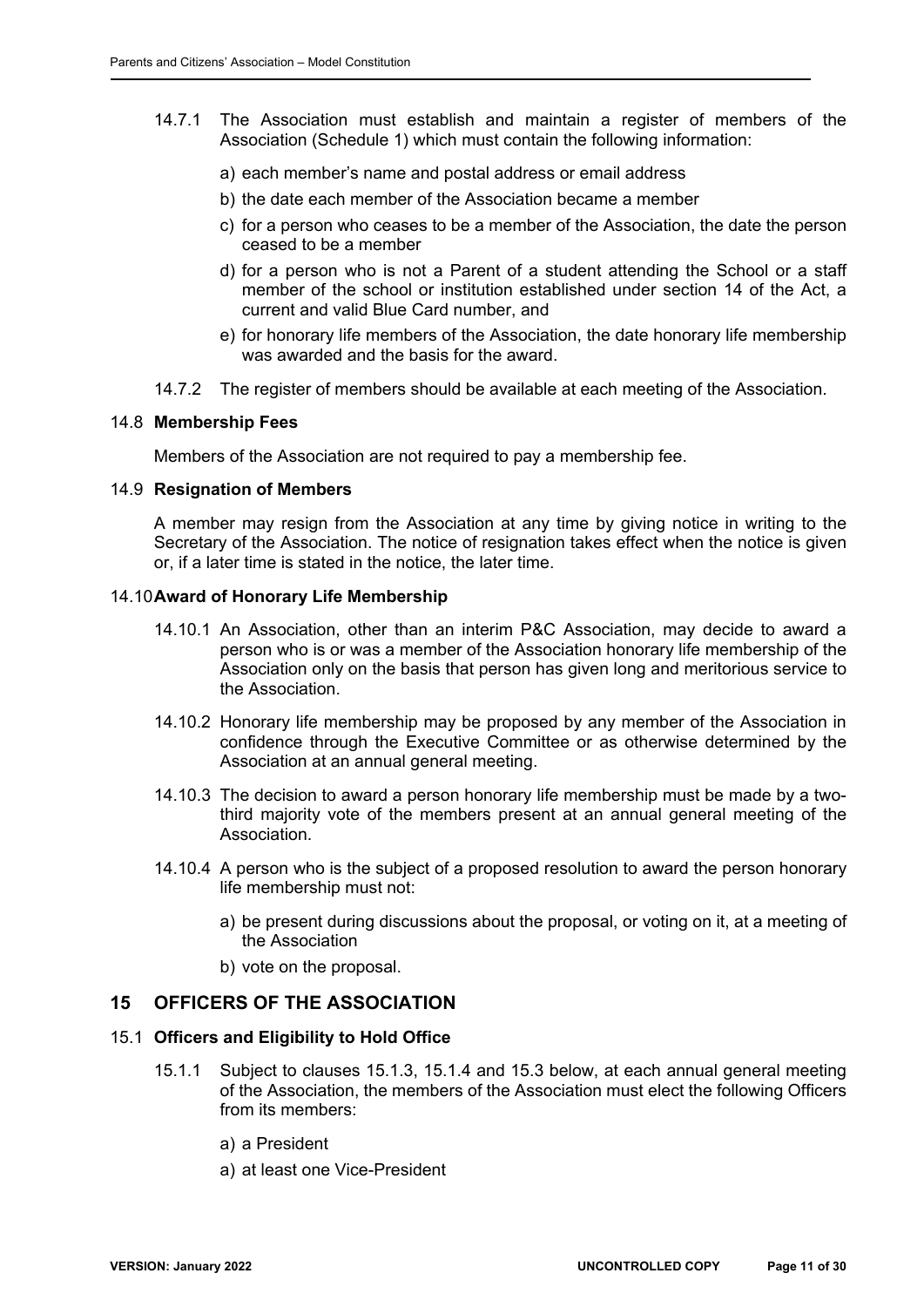- b) a Secretary
- c) a Treasurer
- d) any additional Officers as decided by the Association.
- 15.1.2 The Officers of the Association hold office in an honorary capacity.
- 15.1.3 The office of Treasurer must not be held by the person who is the President or Secretary of the Association.
- 15.1.4 The Principal may not hold a position as an Officer of the Association.
- 15.1.5 Subject to the restrictions elsewhere in this Constitution, a retired Officer or former Officers are eligible for re-election.
- 15.1.6 Subject to the restrictions elsewhere in this Constitution, School staff are eligible for election as an Officer, although the number of relevant staff members of the School who may be members of the Executive Committee must not be more than one-third of the number of members of the Executive Committee.
- 15.1.7 No employee (including a contractor) of the Association or its subcommittees is eligible to hold a position as an Officer.

#### 15.2 **Vacancies**

- 15.2.1 The position of an Officer becomes vacant if the Officer:
	- a) dies
	- b) resigns his or her Office by signed notice given to:
		- i) in the case of the President a Vice-President or the Secretary or Treasurer of the Association, or
		- ii) in the case of another Officer the President of the Association
	- c) is absent from three consecutive meetings of the Association where:
		- i) there is a quorum for each meeting not attended
		- ii) the member has been given notice of the meetings in accordance with this Constitution
		- iii) the absences have been without the Association's leave and without reasonable excuse.
- 15.2.2 For the purpose of calculating whether the Officer has been absent from three consecutive meetings, if the Officer attends a meeting during the relevant period, where there is no quorum, this is counted as attendance at a meeting.
- 15.2.3 A notice under clause 15.2.1(b) takes effect on the date the notice is given or, if a later time is stated in the notice, the later time.
- 15.2.4 An election to fill a casual vacancy in the position of an Officer of the Association may be held at a general meeting of the Association.
- 15.2.5 A position which is not filled at an annual general meeting may be filled by election at the next general meeting of the Association.

#### 15.3 **Election**

- 15.3.1 At each annual general meeting of the Association, members of the Association at the meeting must elect Officers of the Association.
- 15.3.2 Officers of the Association may only be elected as follows: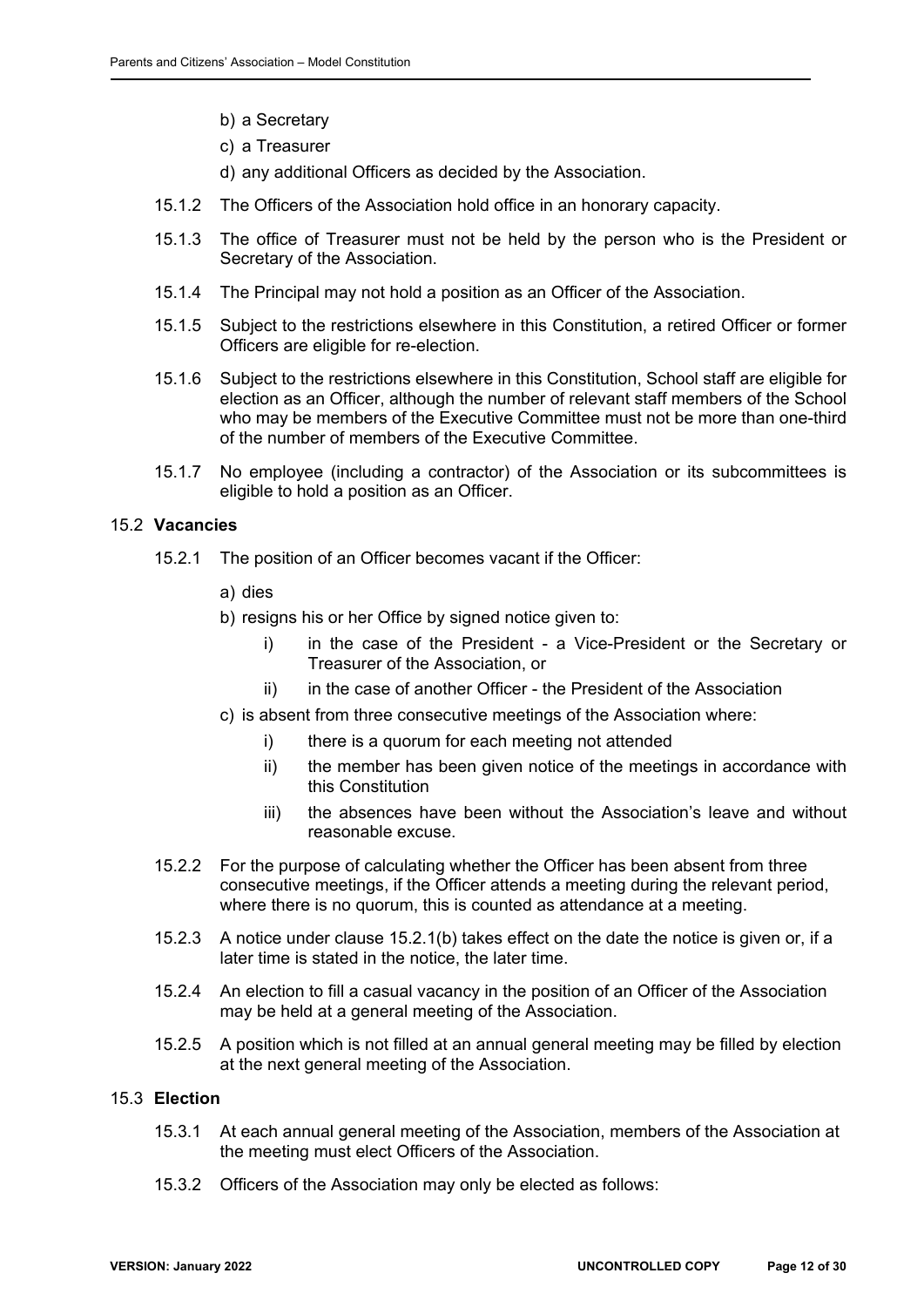- a) any two members of the Association (the **Nominating Members**) may nominate another member (the **Candidate**) to be an Officer
- b) the nomination may be made:
	- i) in person, by the Nominating Members, at the relevant meeting, or
	- $ii)$  if the Candidate cannot be present at the relevant meeting, by giving the Secretary, before the meeting, a nomination in writing signed by the Nominating Members and the Candidate.
- c) if there is only one nomination for a position, the Candidate will be elected to the relevant office if the Candidate receives the votes of a majority of the members at the meeting
- d) if there is more than one nomination for a position, the Candidate who receives the most votes will be elected to the relevant office.
- e) if 2 or more candidates each receive an equal number of votes, that are more than those received by any other single candidate, the candidate elected to the office must be decided, at the meeting, by lot between the 2 or more candidates;
- f) if each candidate receives an equal number of votes, the candidate elected to the office must be decided, at the meeting, by lot between all candidates.

#### 15.4 **Notification of Officers**

The Secretary of the Association must, as soon as practicable upon the formation of the Association and after each annual general meeting (or, in the case of an election to fill a casual vacancy, the relevant general meeting), give to the Regional Director the name and postal address or email address of each of the elected Officers.

## **16 EXECUTIVE COMMITTEE**

#### 16.1 **Executive Committee**

- 16.1.1 The Association has an Executive Committee that is comprised of the following Officers of the Association:
	- a) the President
	- b) the Vice-President or Vice-Presidents
	- c) the Secretary
	- d) the Treasurer.
- 16.1.2 Subject to clause 16.1.3, when Officers of the Association are elected at an annual general meeting, the number of relevant staff members of the School who may be members of the Executive Committee must not be more than one-third of the total number of members of the Executive Committee. In this clause 02, the term "relevant staff member" means a staff member of the School who is not a parent of a child attending the School.
- 16.1.3 Clause 02 does not apply to the Association if:
	- a) the Director-General reasonably believes that complying with that requirement would prevent all of the positions of the Executive Committee being filled; and
	- b) the Director-General notifies the Association that it is not required to comply with that clause or its statutory equivalent (being section 126(2) of the Act).

#### 16.2 **Roles and Responsibilities of Executive Committee**

16.2.1 The following describes the key functions of the Officers of the Association: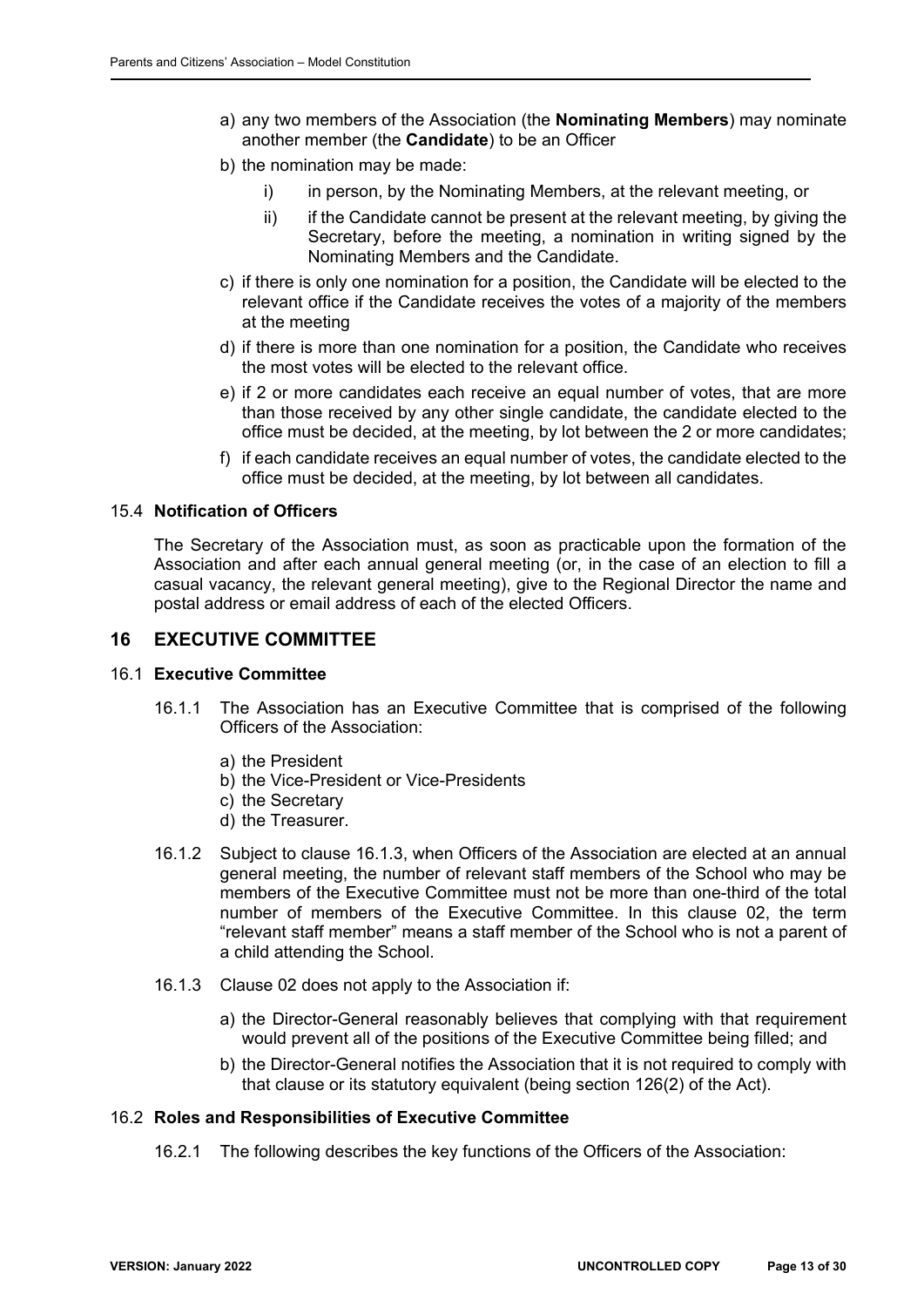- The **President** provides leadership and is the accountable officer of the Association. Their role is to act as a representative of the Association, encourage communication between the Association, School administration and the community and encourage participation in the Association. The President will be the Chair of meetings and conduct them in an efficient and timely fashion, being familiar with the rules, constitution and other documents governing Association operations. The President is an official member of the school council for the School, if one exists.
- The **Vice-President** provides essential support for the President and possibly other members of the Executive Committee. They will Chair those meetings from which the President is absent and carry out any duties that have been delegated by the President. They should also be familiar with the rules, constitution and other documents governing Association operations.
- The **Secretary** collates the agenda papers for each meeting, (including subcommittee reports) and assists the President in preparing an agenda for each meeting. They prepare and present minutes of the Association's meetings, record and deal with correspondence in/out as directed and generally organise, record and maintain information pertaining to the activities of the Association.
- The **Treasurer** has the overall responsibility for the financial management of the Association, including all subcommittee accounts. In their role they must comply with the Accounting Manual in all respects. They prepare an annual budget and annual operational plan for the Association in consultation with other members of the Association's Executive Committee. It is the Treasurer's responsibility to keep accurate accounts of receipts and expenditure.

#### 16.3 **Authority of Executive Committee in Matters of Urgency**

- 16.3.1 The Executive Committee may, by a majority vote of the Executive Committee, take any necessary action regarding urgent matters relating to the performance of the Association's functions.
- 16.3.2 The Executive Committee may not remove a person as a member or an Officer of the Association.
- 16.3.3 All Officers of the Executive Committee have an equal vote when voting on matters of urgency.
- 16.3.4 Full particulars of the action taken by the Executive Committee under clause 16.3.1, must be tabled at the next scheduled general meeting of the Association or at a special meeting called for that purpose. However, a failure by the Executive Committee to comply with this clause, does not affect the validity of the action.

#### **17 SUBCOMMITTEES**

- 17.1 The Association may establish subcommittees it considers appropriate for purposes consistent with the objectives and functions of the Association (including for example, subcommittees for special purposes such as a swimming club or tuckshop).
- 17.2 Subcommittees may only act within the scope of the authority given to the subcommittee by the Association and must follow any direction given by the Association to the subcommittee.
- 17.3 Without limiting section 17.2, subcommittees will operate under the general supervision of the Association, and will be subject to conditions the Association considers appropriate.
- 17.4 Subject to clause 17.6, the Association must appoint particular members of the Association to be the Chairperson, Secretary and, if funds are to be raised or spent by the subcommittee, Treasurer of the subcommittee.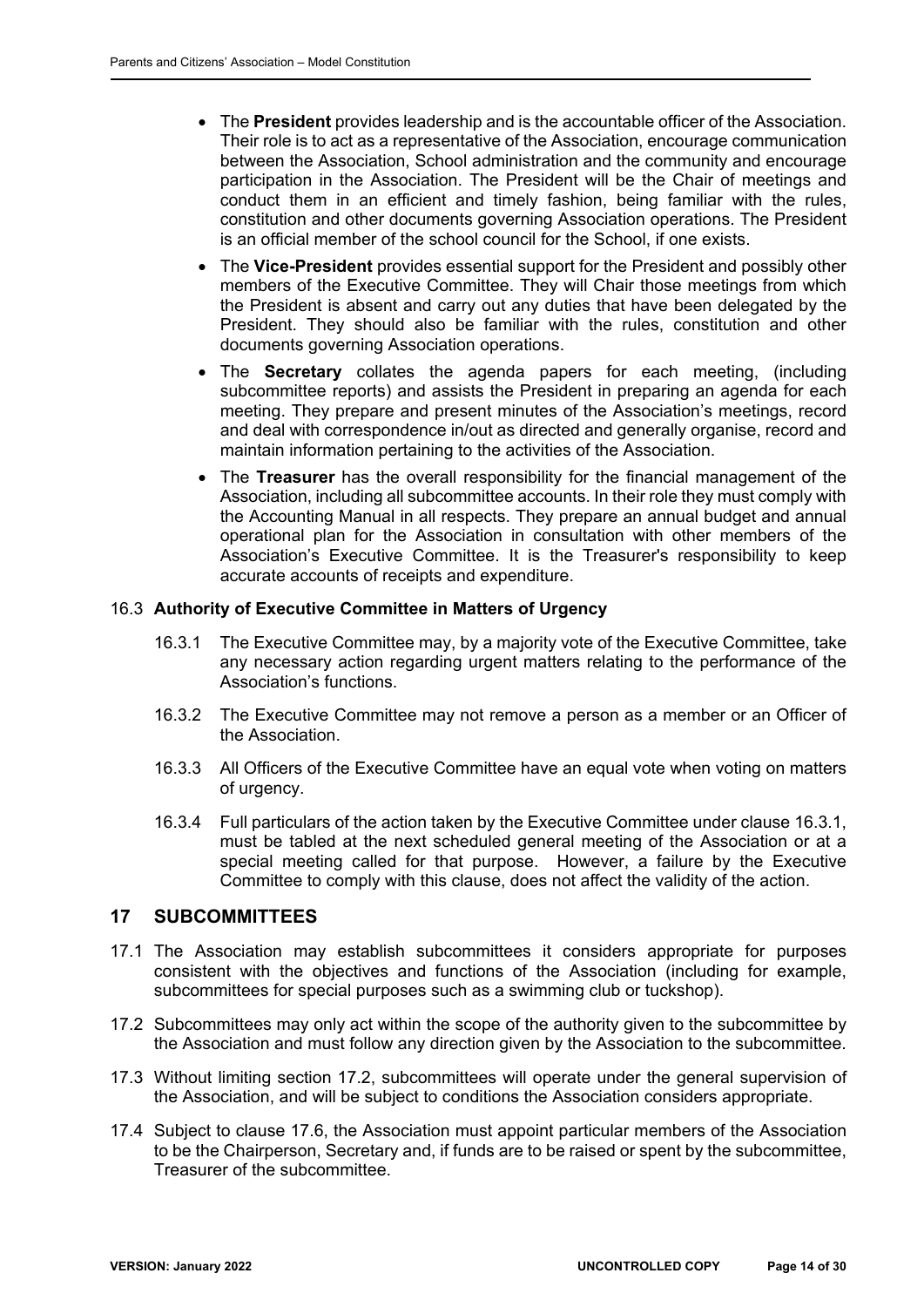- 17.5 Officers of the Association are eligible to hold positions on subcommittees.
- 17.6 The Chairperson or Secretary of the subcommittee cannot be the Treasurer of the subcommittee.
- 17.7 Each subcommittee of the Association will, subject to a contrary direction by the Association, provide a written report of its progress to every general meeting of the Association. If the subcommittee is authorised by the Association to raise or spend funds, then the Treasurer of the subcommittee will present a written financial statement, at every general meeting of the Association. The subcommittee accounts will be subject to an audit as part of the Association's accounts.
- 17.8 The timing and frequency of meetings of each subcommittee will, subject to an alternative direction by the Association, be determined by a majority of the votes of the members present of the relevant subcommittees.
- 17.9 Matters arising at a meeting of a subcommittee are decided by a majority of the votes of members present at the subcommittee meeting, where each member present has a vote on the matter. If the votes on a question are equal, the person presiding at the meeting also has a casting vote.
- 17.10 If a quorum is not present at a subcommittee meeting, the meeting will adjourn to a date determined by its members, subject to an alternative direction by the Association.
- 17.11 The tenure of each subcommittee is at the discretion of the Association.

### **18 DISPUTE RESOLUTION**

- 18.1 The Association must endeavour to work together, with their community and with the School, in compliance with the Code of Conduct for P&C Association (Schedule 2 of this Constitution) and in an open and collaborative manner.
- 18.2 If a dispute arises between members of the Association, the President should lead a process acting as a facilitator to resolve the dispute.
- 18.3 If the President is involved in the dispute, the Vice-President should lead the dispute resolution process.
- 18.4 If both the Principal and the President are involved in the dispute, the President/Principal should submit a written request for mediation to the Principal's supervisor.

## **19 FINANCIAL INTEREST**

- 19.1 In this clause 19, "**relevant entity**" means:
	- a) the Association, or
	- b) the Executive Committee, or a subcommittee, of the Association.
- 19.2 If a member of a relevant entity (the "Interested Member") has a direct or indirect financial interest in an issue being considered, or about to be considered, by the relevant entity and the interest could conflict with the proper performance of the Interested Member's duties in relation to the consideration of the issue then, as soon as practicable after the relevant facts come to the Interested Member's knowledge, the Interested Member must disclose the nature of the interest to a meeting of the relevant entity. The disclosure must be recorded in the relevant entity's minutes.
- 19.3 Unless the relevant entity directs, the Interested Member must not be present when the relevant entity considers the issue or take part in a decision of the relevant entity about the issue.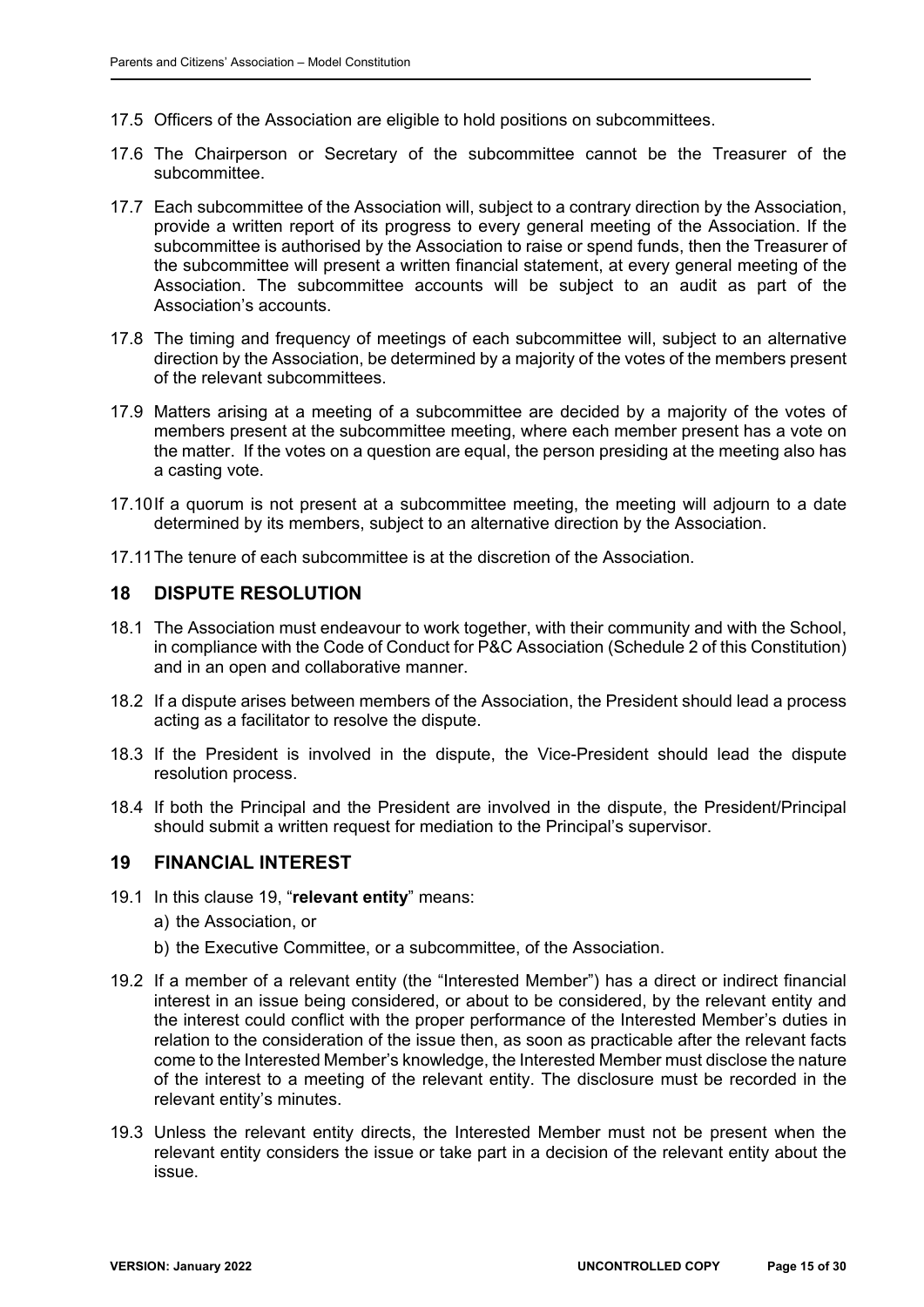- 19.4 The Interested Member must not be present when the relevant entity is considering whether to give a direction under clause 19.3.
- 19.5 If there is another member of the relevant entity (the "Second Member") who must, under clause 19.2, also disclose an interest in the issue, the Second Member must not:
	- a) be present when the relevant entity is considering whether to give a direction under clause 19.3, or
	- b) take part in making the decision about giving the direction.

19.6 If:

- a) because of this clause 19, a member of the relevant entity is not present at a meeting of the relevant entity for considering or deciding an issue, or for considering or deciding whether to give a direction under section 19.3, and
- b) there would be a quorum for the relevant entity if the member were present, then, the remaining members of the relevant entity present are a quorum for the relevant entity for considering or deciding the issue, or for considering or deciding whether to give the direction, at the meeting.

## **20 REMOVAL OF MEMBERS AND OFFICERS OF AN ASSOCIATION**

#### 20.1 **Nominated Persons and Removed Persons**

In this clause 20:

- a) "**Nominated Person**" means a person who is a member, or a member and Officer, of the Association
- b) "Remove" a Nominated Person means:
	- $i)$  if the person is a member only of the Association remove the person as a member of the Association, or
	- ii) if the person is a member of the Association and an Officer remove the person as a member and Officer of the Association, or as an Officer of the Association only
- c) "**Removed Person**" means a Nominated Person who has been Removed by the Association under clause 20.4
- d) "**Notice of Removal**" means a notice, under clause 20.4.6 from an Association to a Nominated Person Removing the Nominated Person.

#### 20.2 **Removal of Nominated Person**

The Association may remove a Nominated Person only in accordance with this clause 20.

#### 20.3 **Grounds for Removal of Nominated Person**

Each of the following is a ground for Removing a Nominated Person:

- a) the Nominated Person is convicted of an indictable offence
- b) the Nominated Person, without reasonable excuse, contravenes the Act or this Constitution
- c) for a Nominated Person who is an Officer of the Association, the Nominated Person, without reasonable excuse, fails to perform the duties of the office held in a competent manner
- d) the Nominated Person, engages in other conduct that is injurious or prejudicial to:
	- i) the promotion of the interests of, or the facilitating of the development and further improvement of the School, or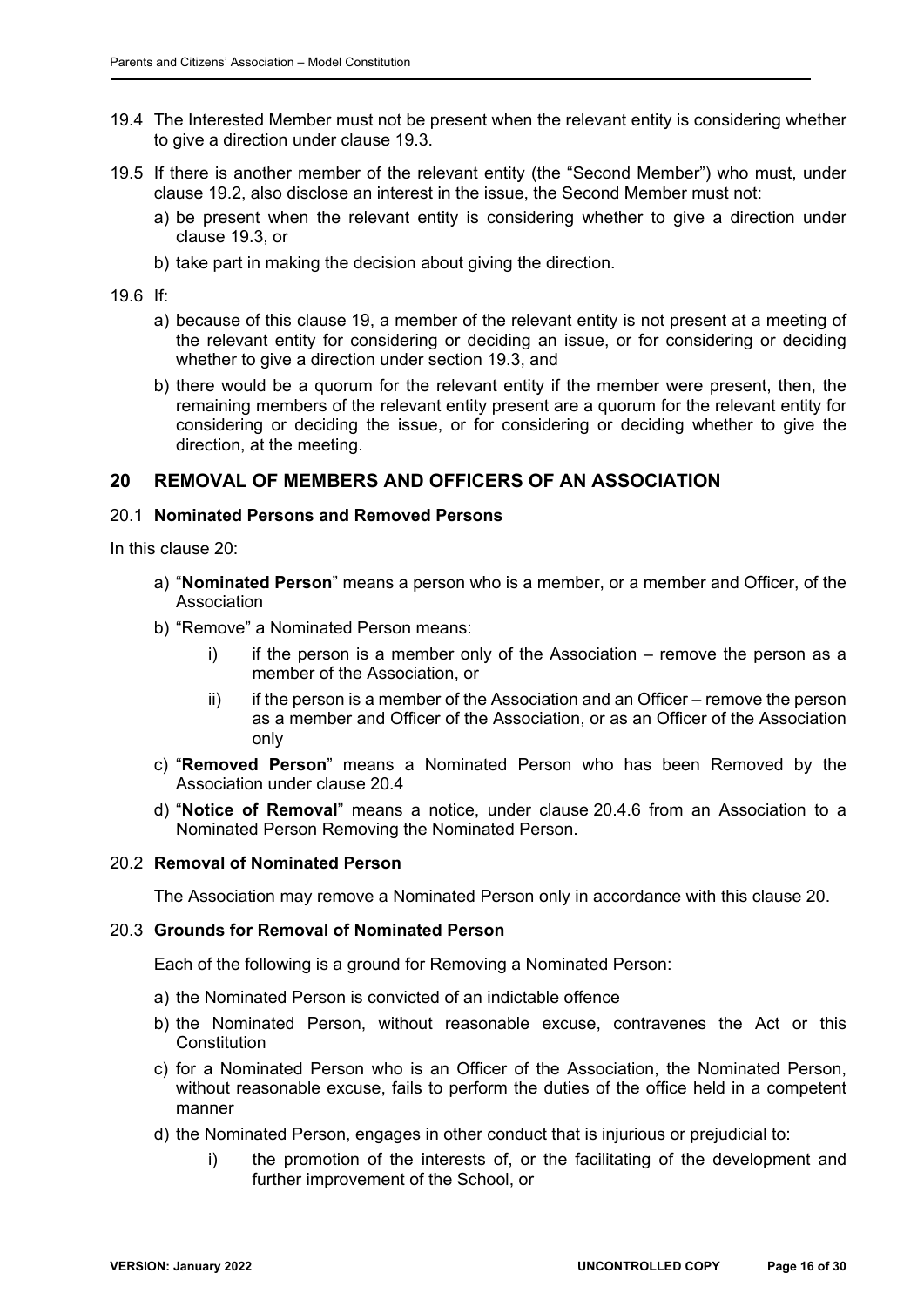ii) the good order and management of the School.

#### 20.4 **Procedure for Removal of a Nominated Person**

- 20.4.1 The Association must determine by majority vote of members present at a general meeting or a special meeting convened for the purpose of considering the removal of the Nominated Person, whether a ground to Remove the Nominated Person exists.
- 20.4.2 If the Association considers a ground exists to Remove a Nominated Person, the Association must give the Nominated Person written notice stating:
	- a) the action the Association proposes to take (proposed action) under this clause
	- b) the grounds for the proposed action
	- c) the relevant facts and circumstances forming the basis for the grounds, and
	- d) an invitation for the Nominated Person to show, within a stated time of at least 14 days, why the proposed action should not be taken.
- 20.4.3 The Nominated Person remains a member of the Association until the removal decision of the Association takes effect and should be permitted to attend and vote at meetings, including all meetings called to consider the subject of their removal.
- 20.4.4 The Association must consider all written representations made to it within the stated time at a general meeting or special meeting and determine by majority of votes of members present (in a secret ballot) whether a ground to Remove the Nominated Person exists.
- 20.4.5 If the Association still considers that a ground exists to Remove the Nominated Person then the Association may:
	- a) if the proposed action was to Remove the Nominated Person as a member only – Remove the Nominated Person as a member, or
	- b) if the proposed action was to Remove the Nominated person as an Officer only – Remove the Nominated Person as an Officer, or
	- c) if the proposed action was to Remove the Nominated Person as both a member and an Officer – Remove the Nominated Person as both a member and an Officer, or as an Officer only.
- 20.4.6 The Association must notify the Nominated Person of the Association's decision to Remove the Nominated Person by written notice to the Nominated Person within 14 days after the Association makes its decision and the notice must state:
	- a) the reasons for the decision;
	- b) the date on which the Association's decision to Remove the Nominated Person takes effect in accordance with clause 20.4.7;
	- c) that the person may make a submission to the Minister against the decision;
	- d) the Minister's name and address; and
	- e) the way in which the submission may be made.
- 20.4.7 Subject to clause 20.4.8 the decision referred to in clause 20.4.6 takes effect on the day on which the notice is given to the Nominated Person, or if a later day is stated in the notice, the later day.
- 20.4.8 If the Nominated Person is Removed as an Officer of the Association because the Nominated Person is convicted of an indictable offence: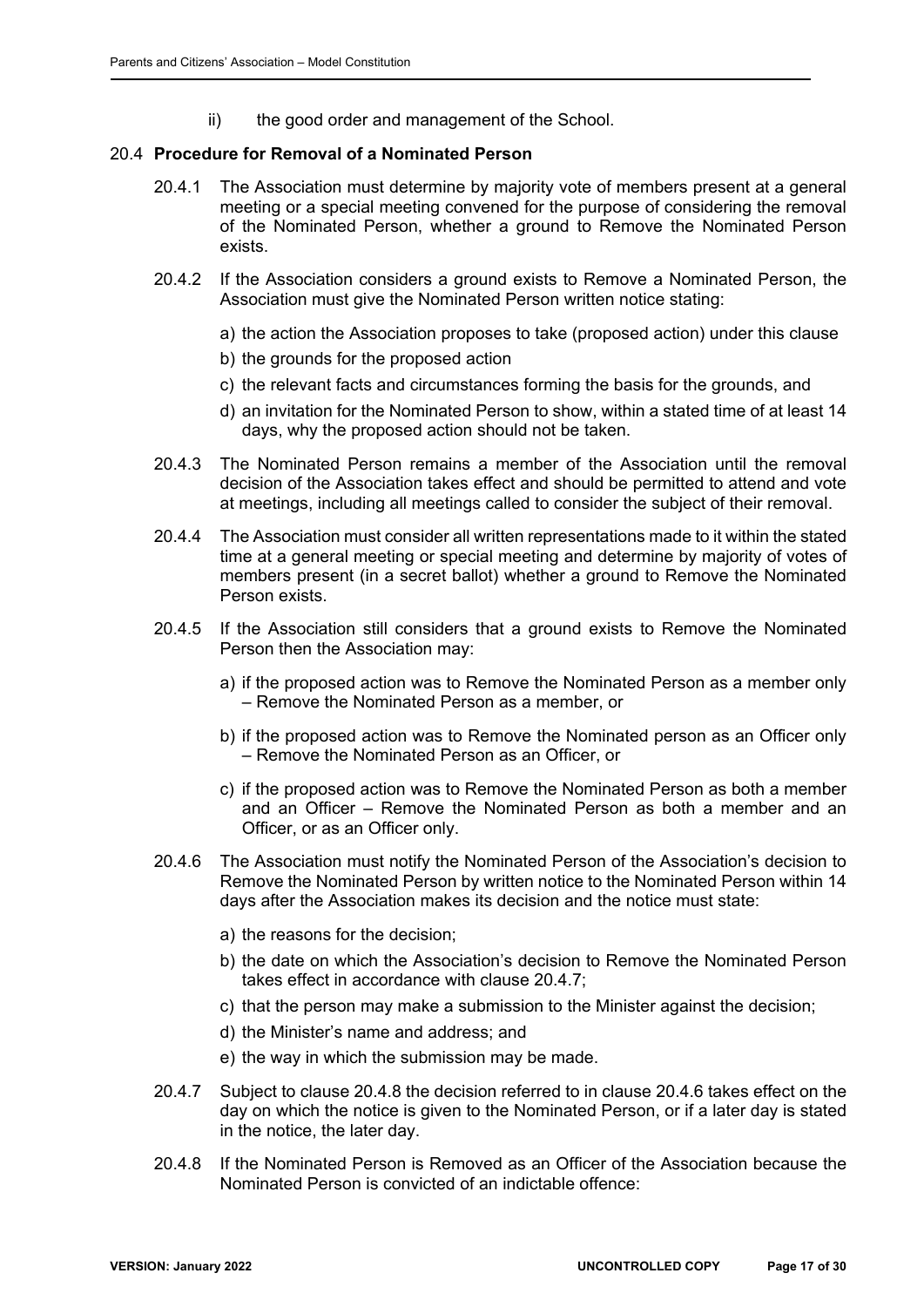- a) the Removal does not take effect until:
	- i) the end of the time to appeal against the conviction,
	- ii) if an appeal is made against the conviction, the appeal is finally decided, and

b) the Removal has no effect if the conviction is quashed on appeal.

### 20.5 **Submissions Against Removal of Removed Person**

- 20.5.1 A Removed Person may make a submission for a review of the decision to the Minister, which must:
	- a) be in writing
	- b) include an address in Australia to which notices for the Removed Person may be sent
	- c) state fully the grounds for the submission and the facts relied on
	- d) include a copy of the notice of removal, and
	- e) be given to the Minister within 14 days of the notice of removal being given to the Removed Person, or, if the Minister allows a later time for the giving of the submission, the later time.
- 20.5.2 A person who is dissatisfied with the review decision may also apply, as provided under the Queensland Civil and Administrative Tribunal (QCAT) Act for a review of the decision to remove membership, as if the person had been a member of the Association and been removed from the Association.
- 20.5.3 A Removed Person who resigns or purports to resign from the Association as a member or Officer after receipt of the Notice of Removal may not make a submission against their Removal to the Minister.

# **Part IV – Meetings and Voting**

## **21 MEETINGS**

#### 21.1 **Presiding at Meetings**

- 21.1.1 The President of the Association must preside at all meetings of the Association at which the President is present.
- 21.1.2 If the President is absent from an Association meeting, but a Vice-President of the Association is present, a Vice-President nominated, and confirmed by majority vote at the meeting, must preside at that meeting.
- 21.1.3 If neither the President nor a Vice-President is present at an Association meeting, or those offices are vacant, a member elected by those present at the meeting must preside.

#### 21.2 **Minutes of Meetings**

The Secretary, or nominee, will record proceedings of any meeting of the Association in writing by way of concise and accurate minutes. The person presiding at that meeting, or the person presiding at the next meeting, will sign the minutes of the meeting verifying the accuracy of the minutes as accepted by the Association.

### 21.3 **Annual General Meetings**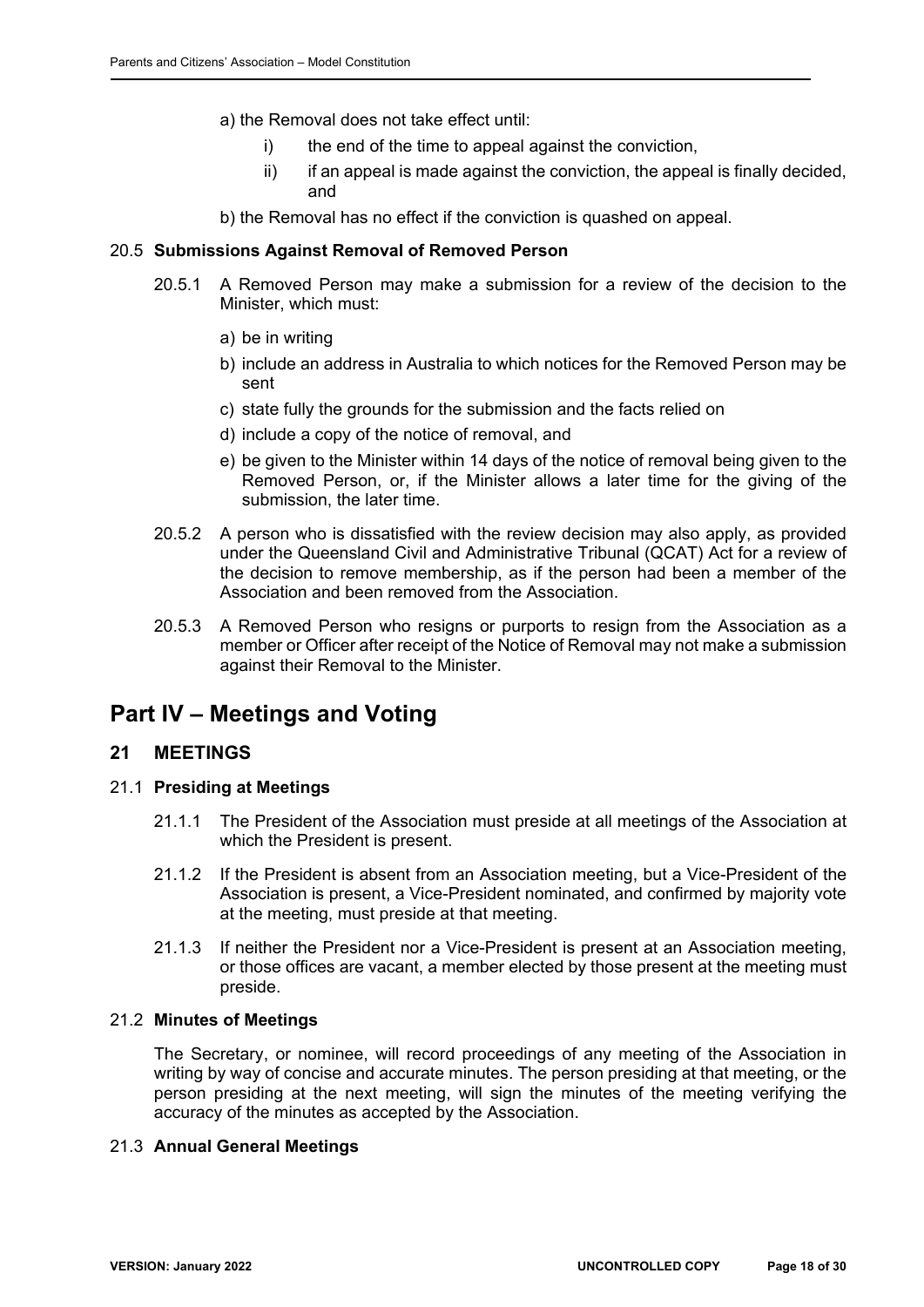- 21.3.1 The annual general meeting of the Association must be held by 31 March in the year following the end of the preceding financial year of the Association.
- 21.3.2 Subject to clause 21.3.1, at the last general meeting for the year (to be held before 31 December) the Association may determine the date of the following year's annual general meeting.
- 21.3.3 At least **14 days** before the day of the annual general meeting, notice of the annual general meeting must be given in writing personally, or by post or email to each member of the Association. However, a resolution passed at the annual general meeting is not invalid merely because a member of the Association did not receive notice of the meeting.
- 21.3.4 A quorum for an annual general meeting of the Association is "ten members of the association"
- 21.3.5 No business of an annual general meeting will be conducted unless a quorum of members is present.
- 21.3.6 If a quorum is not present at an annual general meeting then the meeting will be adjourned and the Officers will determine another date for the meeting and the Secretary will give notice of the meeting in accordance with clause 21.3.3.
- 21.3.7 If a quorum lapses during an annual general meeting, the meeting will be adjourned to a later date as determined by the Officers and the Secretary will give notice of the meeting in accordance with clause 21.3.3.
- 21.3.8 A member may place an item of business of the Association on the agenda for an annual general meeting by notifying the Secretary in writing, prior to the meeting.
- 21.3.9 The order of business to be conducted at an annual general meeting of the Association must be undertaken in the following order:
	- a) welcome to members and introduction of any special visitors
	- b) apologies
	- c) confirmation of minutes of the previous annual general meeting
	- d) business arising from the minutes of the previous annual general meeting
	- e) receipt and adoption of the Association's audited annual financial statement and Treasurer's report (to include all relevant subcommittees' audited financial statements) [should the audit not be available the meeting cannot proceed and must be adjourned until such time as the audit is available for consideration by the members]
	- f) receipt and adoption of the President's annual report
	- g) receive applications for membership (to include renewal of existing membership and new membership)
	- h) declare vacancies of existing Officer/Executive Committee
	- i) election of Officers/Executive Committee
	- j) motion to change bank signatories to the newly elected Officers (if required)
	- k) confirmation of continuing subcommittees of the Association (including appointment of members of subcommittees)
	- l) appointment of the Association's Auditor
	- m) adoption of the Student Protection Risk Management Strategy
	- n) adoption of new model constitution (if any)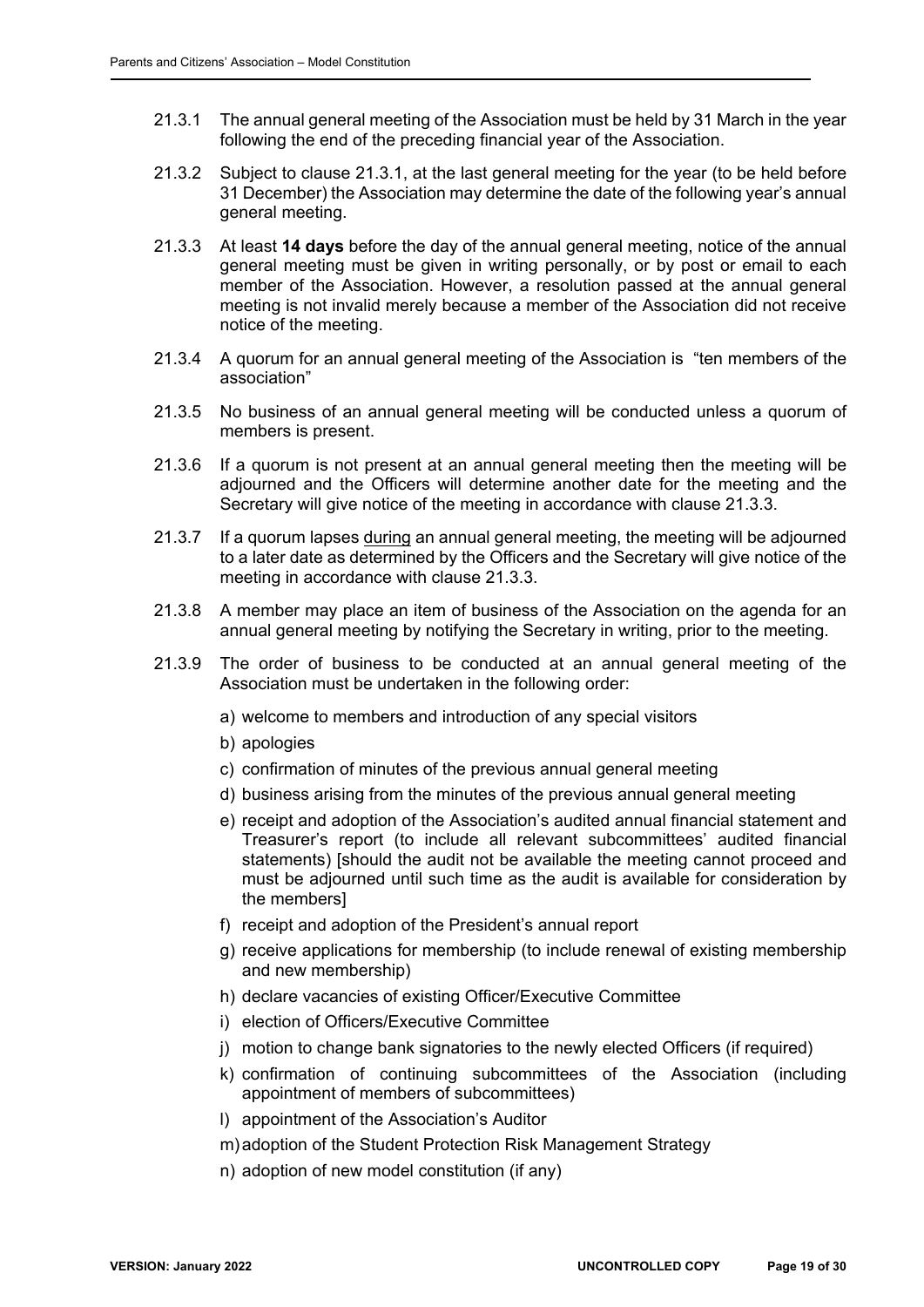- o) honorary life membership awards (if any)
- p) general business.
- 21.3.10 Existing members of the Association are permitted to vote on all items of business from and including clause 21.3.9 (a) to 21.3.9 (g). New and existing members whose applications for membership and renewal of membership respectively, have been received and accepted and who are present are able to vote from 21.3.10 (h) onwards.

#### 21.4 **General Meetings (other than Annual General Meetings)**

- 21.4.1 General meetings of the Association are held as the Association decides (usually once each month), provided that, a meeting of the Association must be held at least three times per semester.
- 21.4.2 Clause 20.4.1 does not apply to an Association during the year in which it is formed. During the year in which the Association is formed, it will hold a sufficient number of general meetings in which to undertake the functions and business of the Association.
- 21.4.3 The scheduling of general meetings of the Association will be determined by a resolution of the Association.
- 21.4.4 A quorum for a general meeting of the Association is "seven members of the Association"]
- 21.4.5 No business of a general meeting will be conducted unless a quorum of members is present.
- 21.4.6 If a quorum is not present at a general meeting then the meeting will be adjourned and the Officers will determine another date for the meeting and the Secretary will, at least **7 days** before the day of the meeting, give notice of a general meeting to each member of the Association. However, a resolution passed at a general meeting is not invalid merely because a member of the Association did not receive notice of the meeting.
- 21.4.7 If a quorum lapses during a general meeting, then the meeting will end. All unfinished business will be placed on the agenda for the next general meeting. Any matters of urgency may be considered by the Executive Committee.
- 21.4.8 A member may place an item of business of the Association on the agenda for a general meeting by notifying the Secretary in writing, prior to the meeting.
- 21.4.9 The order of business at a general meeting of the Association is as follows:
	- a) apologies
	- b) confirmation of the minutes of the previous general meeting
	- c) business arising from the minutes of the previous general meeting
	- d) correspondence received since the previous general meeting- inward and outward
	- e) business arising from the correspondence
	- f) table Executive Committee's decisions (if any)
	- g) treasurer's report and financial statement, and any business arising from Treasurer's report and financial statement
	- h) subcommittee reports and financial statements, and any business arising from subcommittee reports and financial statements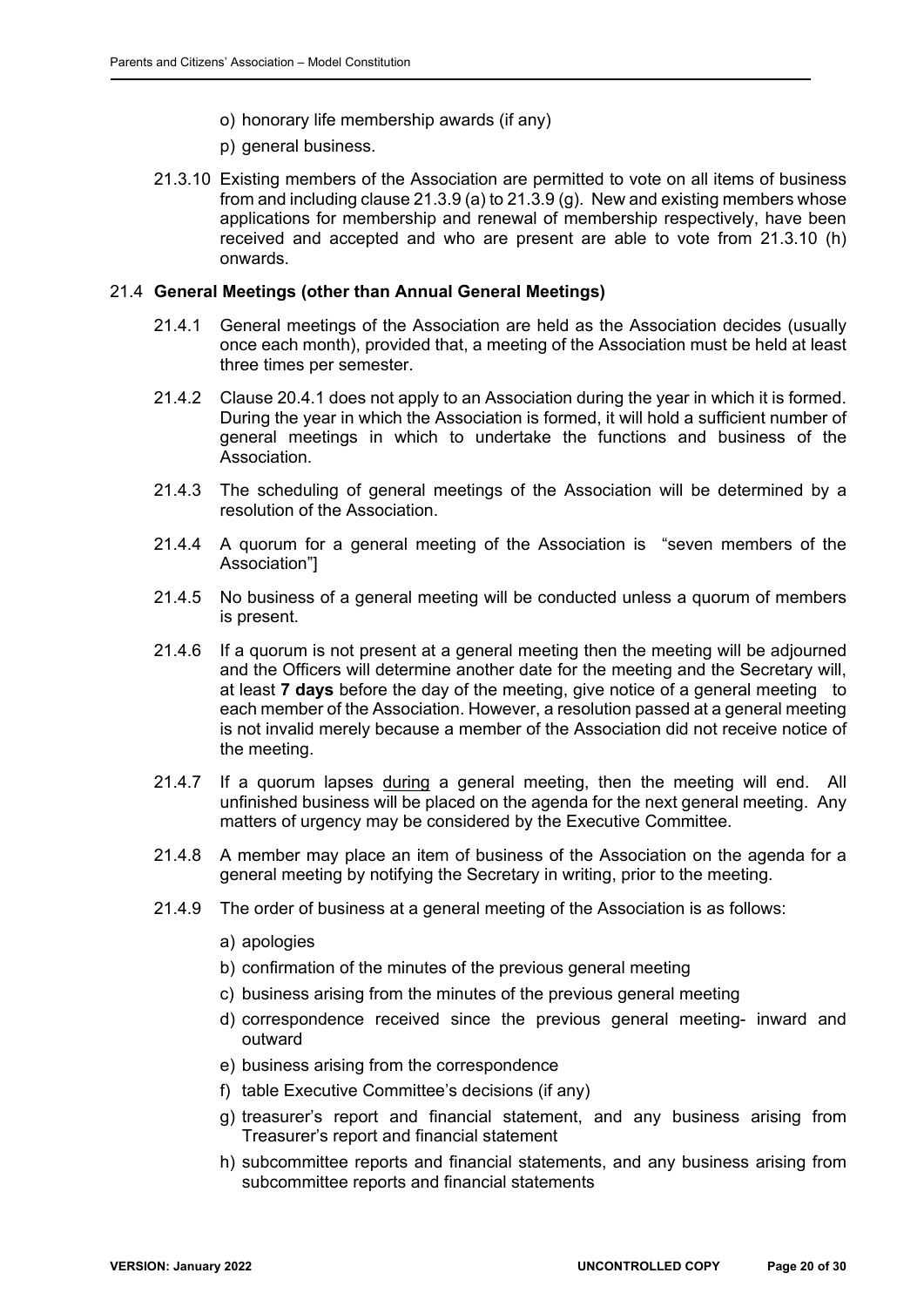- i) other reports
- j) motions on notice
- k) general business
- l) applications for membership and recording of new members.

#### 21.5 **Special Meetings**

- 21.5.1 The Secretary will, at least **7 days** before the day of any special meeting, give notice of a special meeting in writing, personally or by post or email to each member of the Association. However, a resolution passed at a special meeting is not invalid merely because a member of the Association did not receive notice of the meeting.
- 21.5.2 The purpose for which a special meeting is convened will be the only business of the meeting.
- 21.5.3 A quorum for a special meeting of the Association is "seven members of the Association"].
- 21.5.4 No business of a special meeting will be conducted unless a quorum of members is present.
- 21.5.5 If a quorum is not present at a special meeting, then the meeting will be cancelled and the Officers will determine another date for the meeting and the Secretary will give notice of the meeting in accordance with clause 21.5.1.
- 21.5.6 If a quorum lapses during a special meeting, the meeting will be adjourned to a later date as determined by the Officers and the Secretary will give notice of the meeting in accordance with clause 21.5.1.
- 21.5.7 A Special Meeting may only be convened for:
	- a) the tabling of actions of the Executive Committee in dealing with matters of urgency
	- b) proposed amendments to this Constitution
	- c) proposed removal of a member of the Association
	- d) proposed removal of an Officer of the Association
	- e) proposed dissolution of the Association
	- f) business determined by resolution of members of the Association at a general meeting of the Association to be dealt with at a special meeting
	- g) business determined by the Officers of the Association to be dealt with at a special meeting, or
	- h) business determined by written request to the Secretary of a majority of Association members to be dealt with at a special meeting.

## **22 VOTING**

- 22.1 A question at an Association meeting is, subject to this Constitution, decided by a majority of the votes of the members present.
- 22.2 Members who are listed as current members in the register of members are entitled to vote at any duly constituted meeting of the Association.
- 22.3 Each member present at an Association meeting has a vote on each question to be decided and if the votes on a question are equal, the person presiding at the meeting also has a casting vote.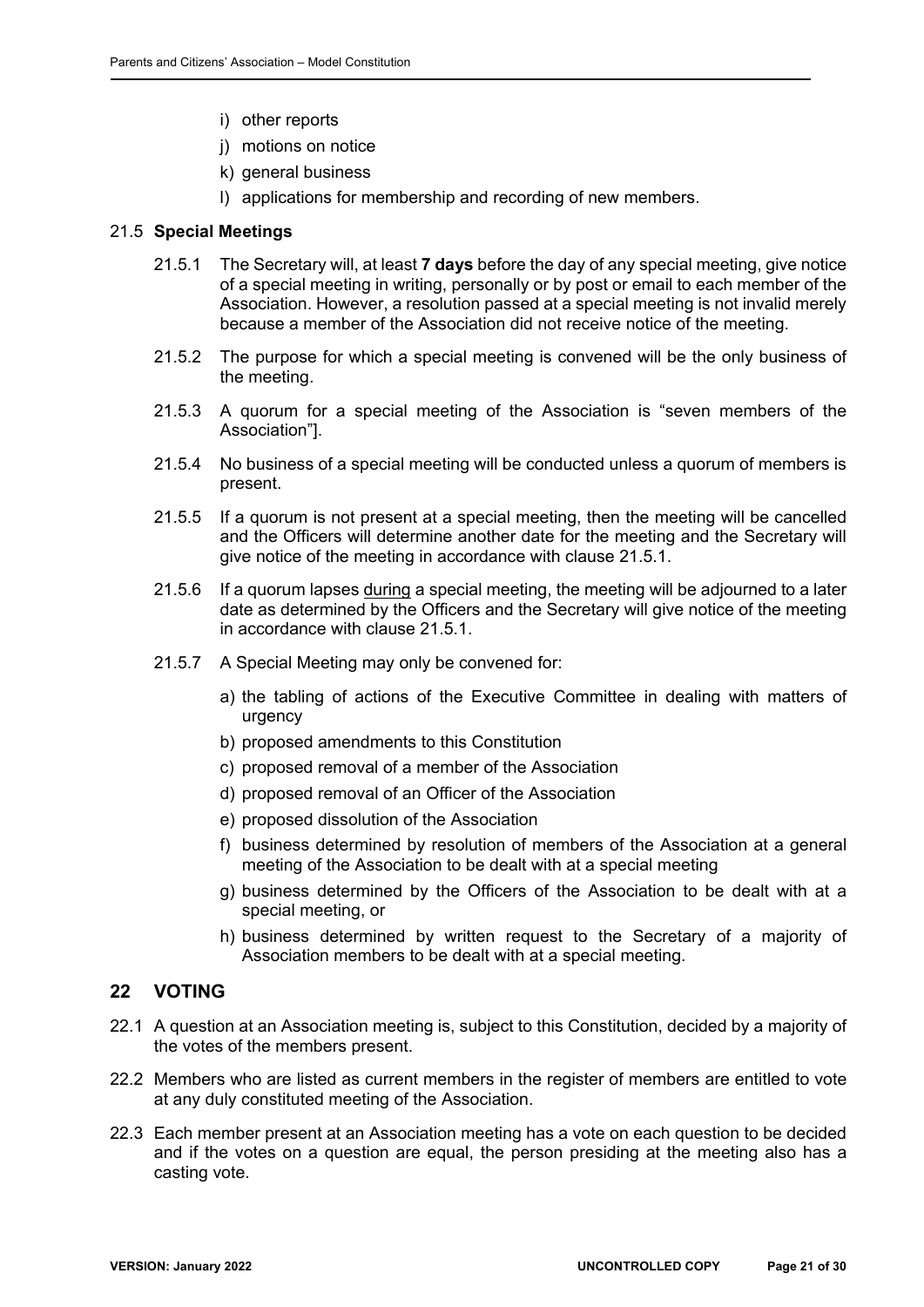## 22.4 Voting by proxy is **not** permitted.

# **Part V – Finance, Audit and Records**

## **23 FINANCE**

### 23.1 **Association is a statutory body under the SBFA Act**

The Association is a statutory body under the SBFA Act and its financial powers and responsibilities are set out in both the Act and the SBFA Act. The Association's performance of its powers and responsibilities in Part V of this Constitution is subject to, and must be performed in accordance, with the Act, the Regulation and the SBFA Act.

#### 23.2 **Financial Year**

The financial year of the Association is the period of twelve months starting on 1 January in a year and ending on 31 December in that year.

### 23.3 **Accounting for P&C Associations**

The Association and its members are bound to comply with the latest version of the Accounting Manual.

#### 23.4 **Responsibilities**

- 23.4.1 The responsibilities of the Officers, Principal, subcommittees and members of the Association not set out in section 16.2 of this Constitution are set out in the Accounting Manual.
- 23.4.2 The Officers are responsible for ensuring that the Association and its subcommittees follow appropriate financial management procedures and comply with the Accounting Manual.
- 23.4.3 Responsibility for the proper collection, management and disbursement of money of the Association rests with the President and Treasurer.
- 23.4.4 The Treasurer is responsible for complying with the financial accountability requirements of the Association in accordance with the Accounting Manual and must keep proper accounts in relation to the Association, including proper accounts of receipts and expenditure.

#### 23.5 **General Matters**

- 23.5.1 All money raised by and on behalf of the Association will be provided to the Treasurer of the Association, to be managed in the name of the Association.
- 23.5.2 Subject to clauses 23.5.3 and 23.6, income and property of the Association must be applied solely, at the direction of the Minister, to the following:
	- a) firstly, in paying expenses lawfully incurred by the Association
	- b) secondly, in achieving the objectives and performing the functions of the Association.
- 23.5.3 The Association must deal with money it receives under a Relevant Agreement as the Minister may direct or, otherwise, as the Association believes appropriate, consistent with its objectives.
- 23.5.4 Subject to clauses 23.5.2 and 23.5.3, money raised by the Association for a particular purpose must be used for that purpose.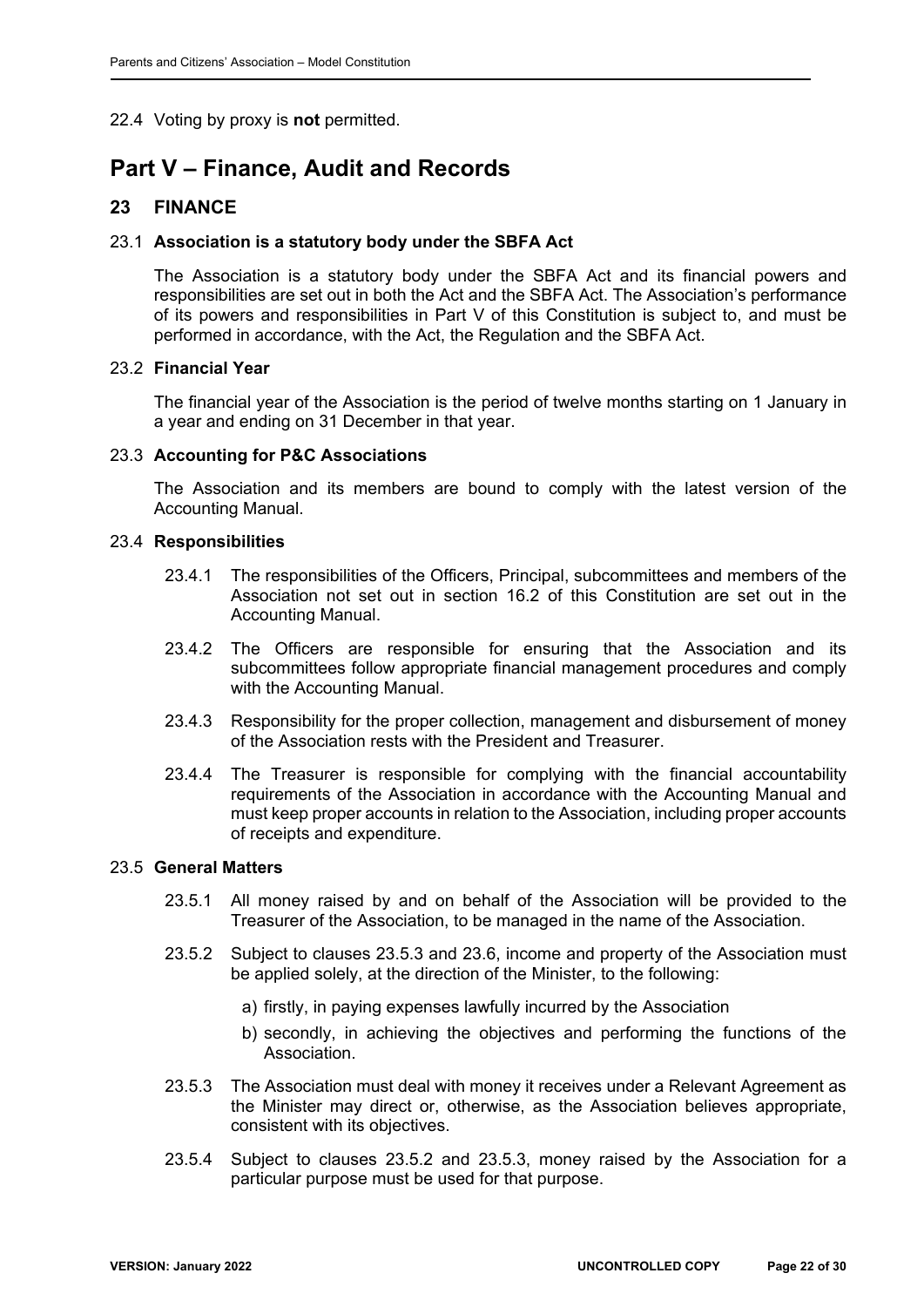23.5.5 Proper books and accounts must be kept and maintained by the Association showing correctly the financial affairs of the Association.

#### 23.6 **Banking**

- 23.6.1 The funds of the Association will be lodged in a basic institutional account with an approved financial institution or another institution determined at the annual general meeting of the Association and approved by the Minister.
- 23.6.2 The basic institutional account may be operated by any two Officers of the Association.
- 23.6.3 All money received by the Association, including by subcommittees of the Association, must be receipted and banked as soon as possible.
- 23.6.4 Electronic banking may be used where the financial institution's software provides necessary functionality and security.
- 23.6.5 Electronic funds transfer may be used where the functionality complies with the mandatory requirements set out in the Accounting Manual.
- 23.6.6 The Association must authorise at least two Officers to be financial institution account signatories.
- 23.6.7 The signatories must not be:
	- a) the Principal or an Association employee, or
	- b) two members of the same family, except in exceptional circumstances.
- 23.6.8 Any change to account signatories must be authorised by the Association at a meeting of the Association.

#### 23.7 **Expenditure**

- 23.7.1 No expenditure, except as a matter of urgency as approved by a majority of the Executive Committee, may be incurred without the prior approval of the Association.
- 23.7.2 All expenditure must be submitted for approval of payment at a general meeting or special meeting of the Association.
- 23.7.3 If the Association resolves at an annual general meeting to have a petty cash fund, the amount of the petty cash fund of the Association will be \$300] or an amount as determined by resolution of the Association at the annual general meeting of the **Association**
- 23.7.4 The Treasurer will maintain a record of expenditure from the petty cash fund together with receipts. The Treasurer will submit a report of expenditure from the petty cash fund to the general meeting of the Association.
- 23.7.5 All expenditure will be paid by any of the following methods of payment:
	- a) direct deposit using electronic funds transfer (EFT) (authorised by two account signatories)
	- b) debit card (amounts of \$1000 and under)
	- c) prepaid card (amounts of \$500 and under)
	- d) cheque (authorised by two account signatories)
	- e) petty cash (amounts of \$100 and under).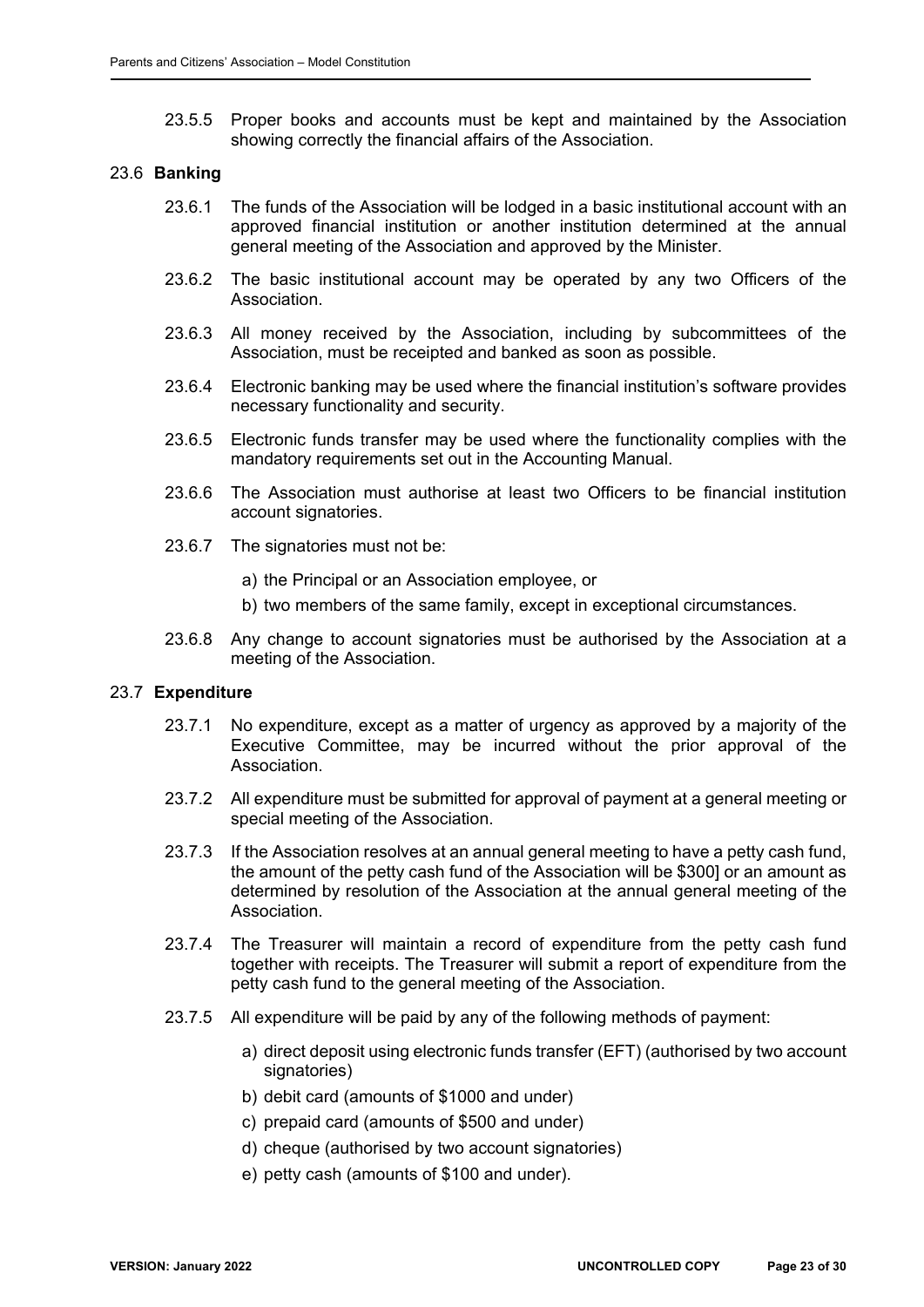### 23.8 **Borrowing and Investin**g

When borrowing or investing, the Association must comply with the Act, the Regulation, the SBFA Act, the Accounting Manual and any directions of the Minister.

#### 23.9 **Subcommittee Funds**

- 23.9.1 Any funds raised by a subcommittee are the Association's funds and under the Association's control. Such funds are also subject to the provisions of clauses 23.5.2 to 23.5.4.
- 23.9.2 If a subcommittee is authorised by the Association to raise and spend funds, the Treasurer of the subcommittee must:
	- a) be provided with all amounts received by the subcommittee and manage those amounts
	- b) keep a proper record of receipts and expenditure of the subcommittee
	- c) ensure amounts received by the subcommittee are deposited promptly in an account with a financial institution in the name of the subcommittee, or in another account, as directed by the Association.
- 23.9.3 If a subcommittee has been authorised by the Association to raise or expend funds, the Association will determine the operating funds of the subcommittee.
- 23.9.4 If a subcommittee is authorised to operate a bank account in its own name:
	- a) the account will be held at the same financial institution as the Association
	- b) the account will be operated by any two of the Chairperson, Secretary and Treasurer of the subcommittee
	- c) the subcommittee must authorise at least two executive officers of the subcommittee to be account signatories, and
	- d) the subcommittee must comply with the Accounting Manual.
- 23.9.5 All income of the subcommittee in excess of its approved operating funds and after paying all expenses lawfully incurred by the subcommittee, must be transferred to the nominated bank account of the Association as soon as possible or as the Association decides.

#### 23.10 **Mandatory Insurance Cover**

The Association must purchase and maintain the insurance cover required by the Director-General by notice published from time-to-time in the Gazette.

#### **24 AUDIT**

### 24.1 **Association Must Be Audited**

The accounts of the Association and its subcommittees for each financial year must be audited annually, in accordance with the Act, Regulation and the Accounting Manual.

#### 24.2 **Appointment of Auditor**

- 24.2.1 All of the accounts of the Association must be audited each year by a person (the "**Auditor**") who is appointed at the annual general meeting or a special meeting convened for that purpose.
- 24.2.2 A member of the Association may be the Auditor only with the approval of the Director-General.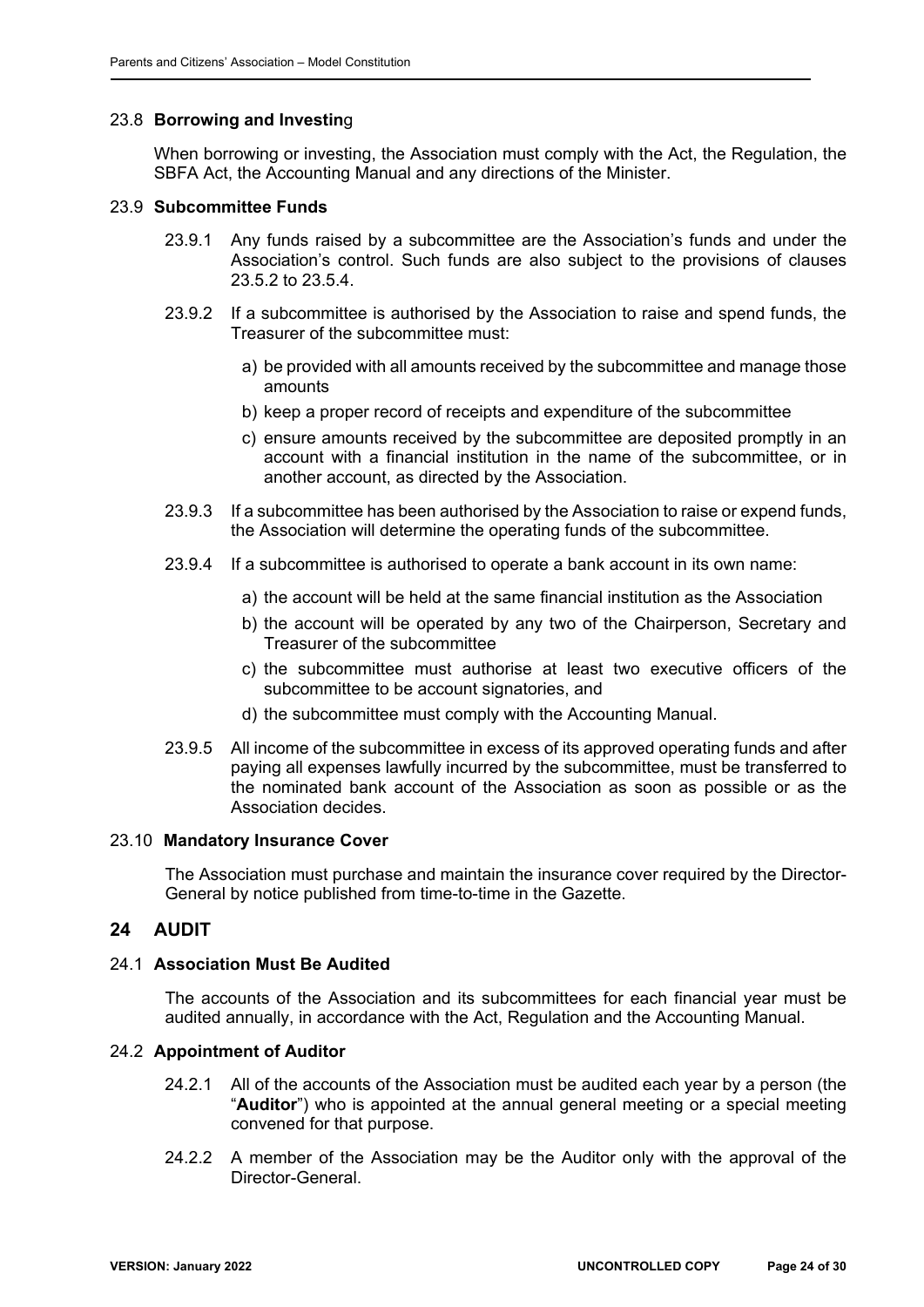- 24.2.3 The Auditor must, to the extent practicable, be a local person aware of the activities of the Association and be:
	- a) a member of CPA Australia Ltd ACN 008 392 452 who is entitled to use the letters 'CPA' or 'FCPA', or
	- b) a member of Chartered Accountants Australia and New Zealand ARBN 084 642 571 who is entitled to use the letters 'CA' or 'FCA', or
	- c) a member of the Institute of Public Accountants Ltd (ACN 004 130 643) who is entitled to use the letters 'MIPA' or 'FIPA', or
	- d) an employee of a public sector entity (as defined in the *Auditor-General Act 2009 (Qld)*) who has the commercial skills and experience to audit the accounts of the Association, or
	- e) an employee of an insurance company, financial institution or other financial or commercial organisation, who has the commercial skills and experience to audit the accounts of the Association.
- 24.2.4 The Auditor is to be appointed in an honorary capacity provided that, where this is not possible, the [Executive Committee] will negotiate and confirm the Auditor's fees prior to the Auditor's appointment.
- 24.2.5 The [Executive Committee] should review the Auditor periodically to ensure independence is maintained.
- 24.2.6 The Association's choice of Auditor cannot be:
	- a) an employee or Executive Committee member of the Association
	- b) a member of the Association
	- c) a relation of an Executive Committee member of the Association, or
	- d) the service provider of another service to the Association.
- 24.2.7 As soon as practicable after the appointment of the Auditor, the President will give written notice to the Regional Director for the School, of the Auditor's name, address and qualifications.

#### 24.3 **Annual Audit**

- 24.3.1 As soon as practicable after the end of the financial year, but prior to the annual general meeting, the Treasurer will submit to the Auditor, and the Auditor will examine, the books and accounts of the Association and its sub-committees, which include:
	- a) minutes of meetings
	- b) records of collections
	- c) records of payments
	- d) cashbooks
	- e) records of assets and liabilities
	- f) such other records of the Association, as the Auditor considers appropriate.
- 24.3.2 The Auditor must verify with financial institutions with which the Association has accounts (the "**Financial Accounts**") the financial balance held or owing at the end of the relevant financial year, so as to be able to certify whether or not, in the Auditor's opinion: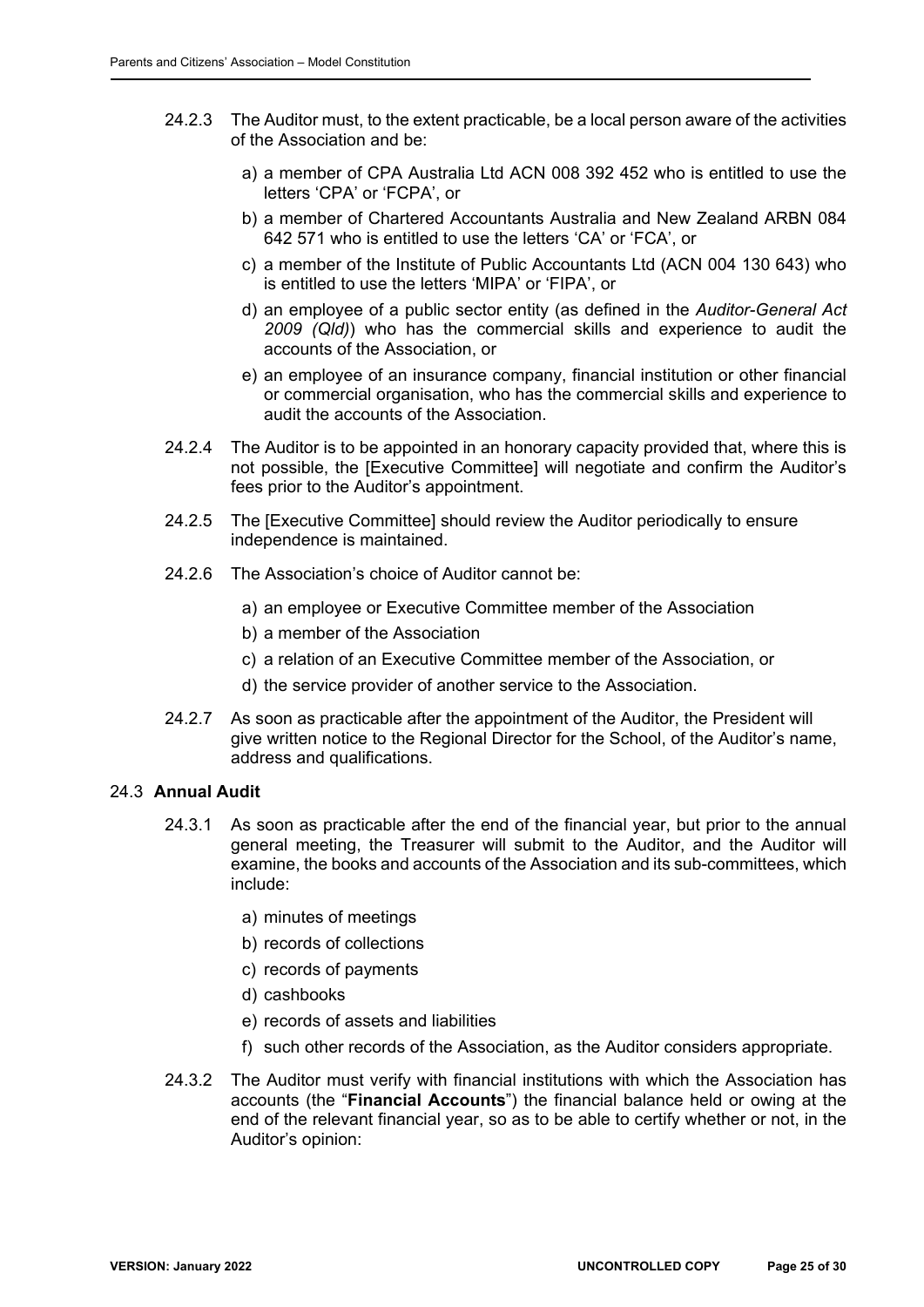- a) the Association's financial statements are in agreement with the Financial Accounts and in a form that complies with the Accounting Manual and the requirements of the Director-General in relation to the keeping of accounts by the Association
- b) the financial statements have been prepared to present a true and fair view of the Association's transactions for the relevant financial year, and the Association's financial position at the end of that year, on a basis consistent with the basis for preparing the Association's financial statements for the preceding financial year.
- 24.3.3 Upon completion of the audit, the audited financial statements, with all signed certificates appended, will be presented to the President and Officers and, as soon as practicable thereafter, to the annual general meeting of the Association.
- 24.3.4 The Secretary must, by 31 May of the year following the financial year, give, by post or email, a copy of the Association's audited financial statements for the financial year to the Regional Director.

## **25 HANDING OVER OF ACCOUNTS TO SUCCESSORS**

- 25.1 The Treasurer of the Association, or of a subcommittee, must transfer to the successor-inoffice all records and accounts of the Association and its subcommittees in their possession, custody or control as soon as practicable after that successor has been appointed.
- 25.2 If the Treasurer of the Association, or of a subcommittee, resigns or is removed during their term of office, the Association will arrange for an audit of the records and accounts of the Association and its subcommittees to be carried out as soon as practicable and the incoming Treasurer to be provided the financial records and accounts of the Association to allow business to continue.

## **26 NO DISTRIBUTION TO MEMBERS**

No portion of the Association's funds, income or assets will be distributed, paid, or transferred directly or indirectly to members of the Association, provided that the Association may transfer employee payments and entitlements to a member who is a paid employee of the Association or subcommittee of the Association.

## **27 RECORDS**

- 27.1 The Association must store and maintain all records (including financial records and accountable forms) in a safe and secure location (preferably at the School) which may only be accessed by duly authorised persons.
- 27.2 The Association must keep complete and accurate financial records and accountable forms in accordance with the Accounting Manual.

# **Part VI – Adoption and Amendment of Constitution**

# **28 ADOPTION OF CONSTITUTION**

28.1 This Constitution has no effect unless it is approved by the Director-General.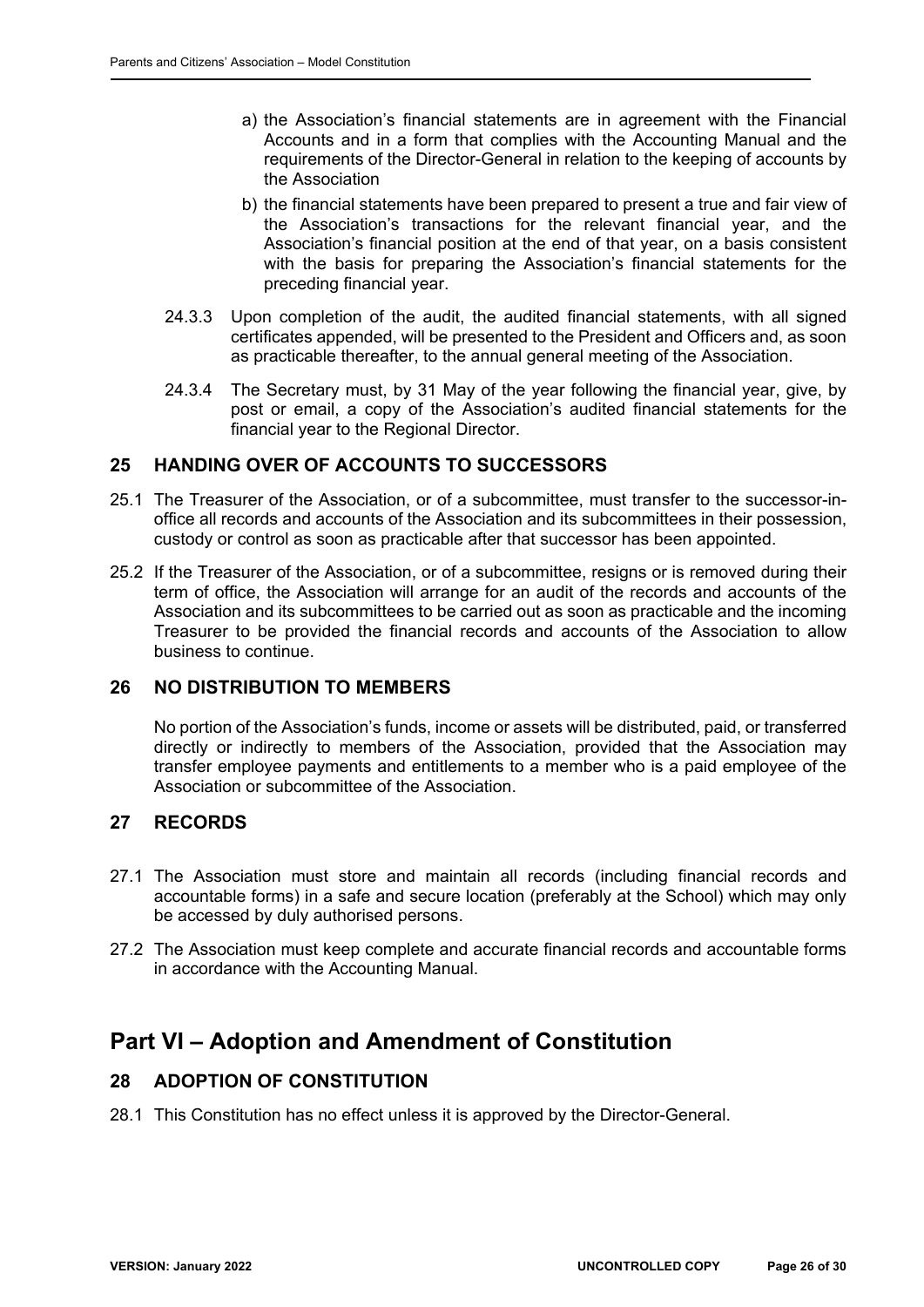## **29 AMENDMENT OF CONSTITUTION**

- 29.1 The Association may resolve to amend this Constitution by a resolution passed by a majority of its members present at an annual general meeting or special meeting of the Association.
- 29.2 The Association must have regard to this Constitution and any subsequent model constitution for P&C Associations prepared under section 38(3) of the Regulation prior to amending this Constitution.
- 29.3 The Association must also have regard to the Act and the Regulation prior to amending this Constitution.
- 29.4 The Principal should notify their supervisor of any approved amendments.
- 29.5 Amendments to this Constitution are effective from the date of approval by the Director-General and such amendments will have no effect unless and until approved by the Director-General.

# **Part VII – Dissolution of the Association**

## **30 DISSOLUTION**

- 30.1 The Association is dissolved if:
	- a) the School is closed
	- b) the number of members of the Association is two or less, or
	- c) the question of dissolution is put and resolved in the affirmative on a three-fourths (75%) majority vote of its members present and entitled to vote at a special meeting of the Association called to consider the question.
- 30.2 An Association which is the approved provider for an outside school hours care service must provide a minimum of four weeks' notice to the Principal upon its decision to dissolve.
- 30.3 On dissolution of the Association, the Principal's supervisor must, as directed by the Minister, deal with all property in the name of the Association and the Association's funds, after payment of any expenses lawfully incurred by the Association.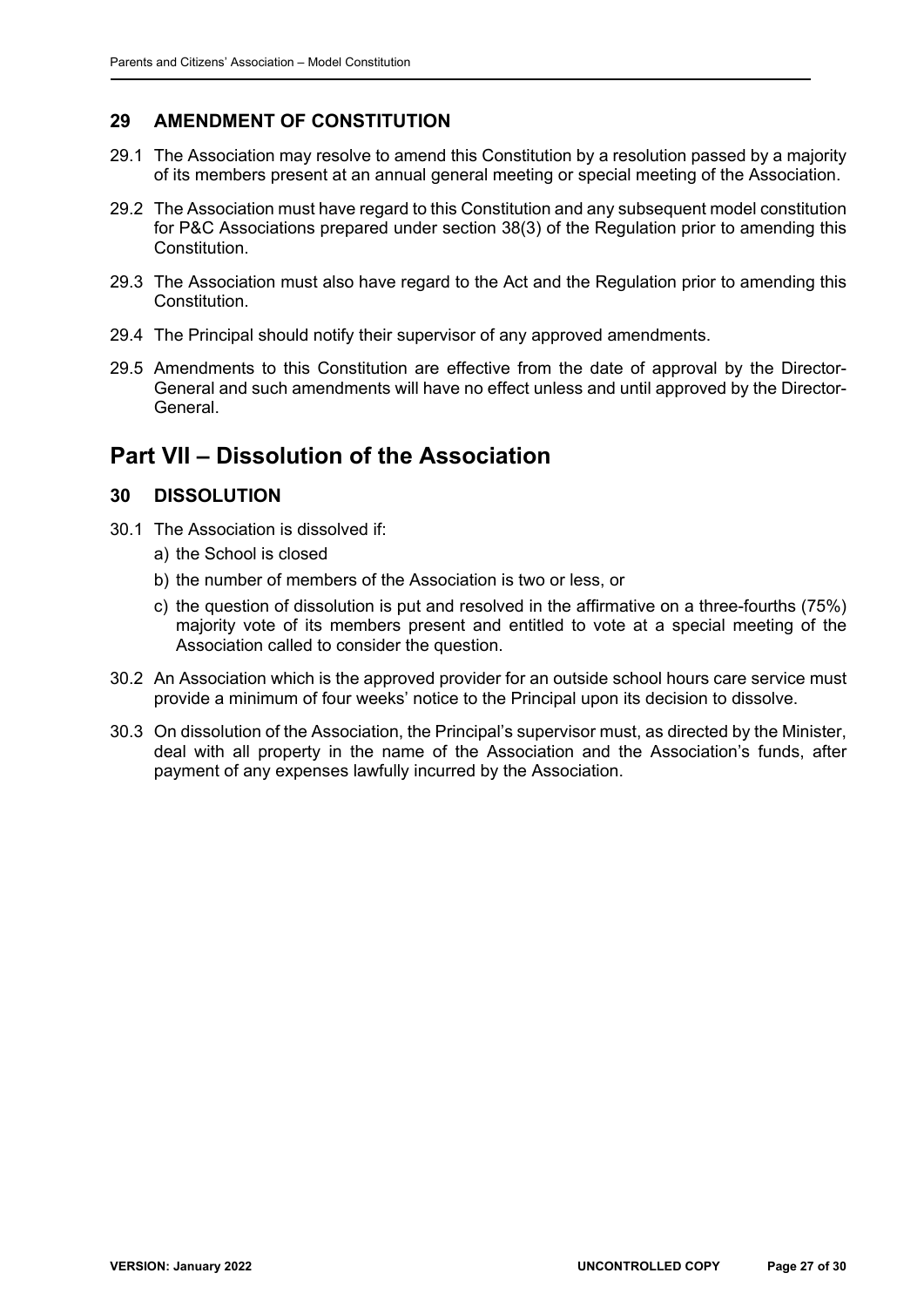# **SCHEDULE 1– P&C ASSOCIATION MEMBERSHIP REGISTER**

*THE FOLLOWING IS AN EXAMPLE TEMPLATE FOR YOUR P&C ASSOCIATION MEMBERSHIP REGISTER*

 **PARENTS AND CITIZENS' ASSOCIATION** YEAR:

| <b>Name</b> | <b>Email OR</b><br><b>Address</b> | <b>Date</b><br>membership<br>first<br>commenced* | <b>Date</b><br>membership<br>ceased<br>(if relevant) | <b>Member is: (Choose A or B)</b><br>A. a school staff member or<br>parent of child attending the<br>school; OR<br>B. not a school staff member or<br>parent of child attending the<br>school - record current Blue Card<br>number | Phone | <b>Signature</b> |
|-------------|-----------------------------------|--------------------------------------------------|------------------------------------------------------|------------------------------------------------------------------------------------------------------------------------------------------------------------------------------------------------------------------------------------|-------|------------------|
|             |                                   |                                                  |                                                      |                                                                                                                                                                                                                                    |       |                  |
|             |                                   |                                                  |                                                      |                                                                                                                                                                                                                                    |       |                  |
|             |                                   |                                                  |                                                      |                                                                                                                                                                                                                                    |       |                  |
|             |                                   |                                                  |                                                      |                                                                                                                                                                                                                                    |       |                  |
|             |                                   |                                                  |                                                      |                                                                                                                                                                                                                                    |       |                  |
|             |                                   |                                                  |                                                      |                                                                                                                                                                                                                                    |       |                  |

Where a member is granted honorary life membership, please note the date the honorary life membership was awarded and the reason it was awarded on a separate sheet and attach it to this record of membership.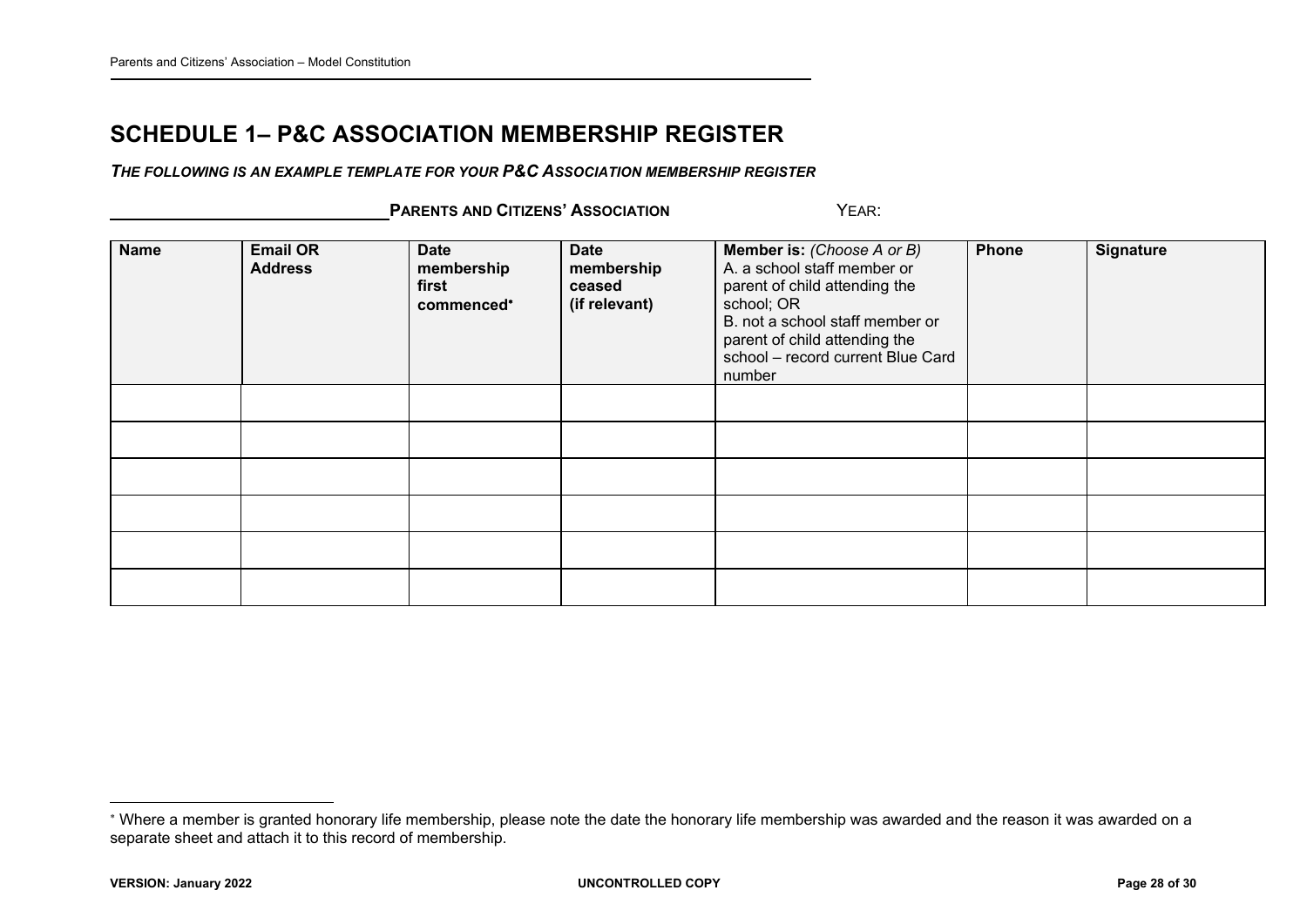# **SCHEDULE 2 – CODE OF CONDUCT FOR P&C ASSOCIATION**

This Code of Conduct clarifies the expected standards of all P&C Association members. It has been adopted to aid all members of our school community to work as a cohesive group in partnership with the school.

The Code is intended to promote and maintain the highest standard of ethical behaviour by P&C Association members. Members of a P&C Association should adhere to the Code of Conduct at all times. This Code applies to each member of a P&C Association.

P&C Association members are to:

- act in the best interest of the whole school community at all times
- act in compliance with the Constitution
- act and work within the boundaries of the *Education (General Provisions) Act 2006,* the *Education (General Provisions) Regulation 2017* and the Department of Education's policies and procedures relevant to P&C Association operations
- conduct and present themselves in a professional manner and act ethically and with integrity at all times
- act with courtesy and demonstrate respect for all persons, whether fellow P&C Association members, school staff, parents/carers, students, community members
- remain objective and avoid personal bias at all times
- represent all members of the school community
- engage the school and wider community in developing and effecting school priorities, policies and decisions in a manner that is consultative, respectful and fair
- declare any conflicts of interest and not misuse their office to advance individual views or for personal gain
- make fair, transparent and consistent decisions
- provide objective and independent advice
- listen and be tolerant of the views and opinions of others, even if those views and opinions differ from their own
- treat official information with care and use it only for the purpose for which it was collected or authorised
- respect confidentiality and information privacy (about the school, community members, staff or students) at all times and not disclose confidential information
- not use confidential or privileged information to further personal interests
- be responsive to the requirements of the school community
- seek to achieve excellence in educational outcomes for all students at the school
- listen and respond to issues and concerns regarding strategy and policy.

P&C members (including Executive Committee members) should also abide by all expectations outlined in the school's Parent and Community Code of Conduct if the school has one.